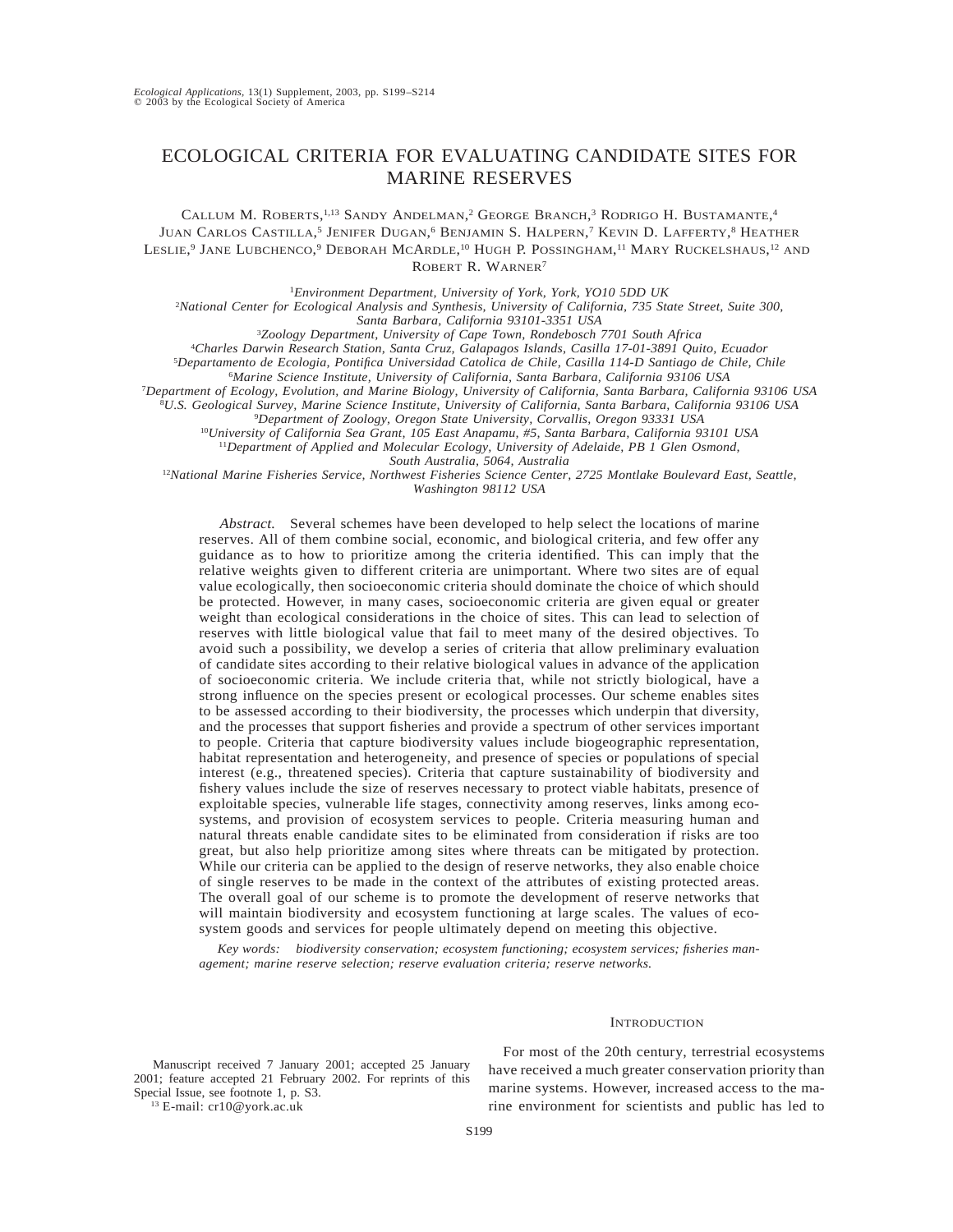| Value                    | Criteria                                                                                                                                                                               |  |  |  |  |  |  |  |
|--------------------------|----------------------------------------------------------------------------------------------------------------------------------------------------------------------------------------|--|--|--|--|--|--|--|
| Economic                 | Number of fishers dependent on the area<br>Value for tourism<br>Potential contribution of protection to enhancing or maintaining economic value                                        |  |  |  |  |  |  |  |
| Social                   | Ease of access<br>Maintenance of traditional fishing methods<br>Presence of cultural artifacts/wrecks<br>Heritage value<br>Recreational value<br>Educational value<br>Aesthetic appeal |  |  |  |  |  |  |  |
| Scientific               | Amount of previous scientific work undertaken<br>Regularity of survey or monitoring work done<br>Presence of current research projects<br>Educational value                            |  |  |  |  |  |  |  |
| Feasibility/practicality | Social/political acceptability<br>Accessibility for education/tourism<br>Compatibility with existing uses<br>Ease of management<br>Enforceability                                      |  |  |  |  |  |  |  |

|  | TABLE 1. Social and economic criteria used to select the locations of marine protected areas. |  |  |  |  |  |  |  |  |  |  |  |
|--|-----------------------------------------------------------------------------------------------|--|--|--|--|--|--|--|--|--|--|--|
|--|-----------------------------------------------------------------------------------------------|--|--|--|--|--|--|--|--|--|--|--|

*Note:* Information summarized from Swedish Environmental Protection Administration (Naturva˚rdsverket 1995), Kelleher and Kenchington (1992), Nordic Council of Ministers (Nordiska Ministerra˚det 1995), Salm and Price (1995), Hockey and Branch (1997), Agardy (1997), and Nilsson (1998).

an appreciation that conservation is needed as urgently in the sea as on land. We now use between a quarter and a third of the total primary production of the most productive marine ecosystems in the world (Pauly and Christensen 1995). This is similar to the proportion of terrestrial production we appropriate (Vitousek et al. 1997). In capturing this production we have been systematically depleting the highest trophic levels from marine food webs (Pauly et al. 1998), threatening some of the most valuable and spectacular of the marine megafauna, and disrupting the composition and functioning of marine communities and ecosystems, from kelp forests (Dayton et al. 1998) to coral reefs (Roberts 1995).

The seabed itself has been transformed by heavy fishing gear dragged across the bottom (Watling and Norse 1998). The scale and severity of these impacts has led to a sense of urgency that marine ecosystems must be protected quickly to avert an extinction crisis in the sea comparable to that occurring on land (Roberts and Hawkins 1999). At the same time, there has been a growing recognition that fully protected marine reserves, areas closed to all fishing and other disruptive or harmful human activities, will not only protect species and habitats but could significantly improve fishery management (Dugan and Davis 1993, Bohnsack 1996, Roberts 1997, Allison et al. 1998). This combination of conservation and management benefits has been a potent force in pushing ahead the establishment of marine reserves worldwide (National Research Council 2000). Many countries have now initiated ambitious programs to set up protected areas in the sea. However, if networks of marine reserves are to be introduced, managers need guidance on their placement

which is firmly grounded in knowledge of how marine ecosystems work. In this paper, we develop a series of criteria that allow objective assessment of the biological value of candidate reserves.

### *Previous evaluation schemes*

The evaluation scheme we outline below is not the first to have been devised for reserve selection. Nilsson (1998) has summarized four different schemes developed by Kelleher and Kenchington (1992), Salm and Price (1995), the Nordic Council of Ministers (Nordiska Ministerrådet 1995) and the Swedish Environmental Protection Agency (Naturvårdsverket 1980). Other schemes have been developed by Agardy (1997), Hockey and Branch (1997), and Day and Roff (2000). All of them combine biological with social and aesthetic criteria, including ecological, economic, social and scientific values, naturalness, national or international importance, and feasibility. Another set of criteria that has become increasingly relevant to the siting of marine reserves relates to their value to fisheries. Most authors subsume this under the economic value category but Hockey and Branch (1997) specifically separated fishery management from ecological and other social criteria when they developed a system for selection and evaluation of reserves in South Africa.

We limit consideration to biological criteria, or those underpinned by a knowledge of biology. Purely social criteria, such as accessibility for recreation and aesthetics, fall outside the domain of this paper. Table 1 lists the many factors in addition to biological criteria that must be taken into account when selecting reserve locations. Kelleher and Kenchington (1992) have said that where a choice exists between areas that are all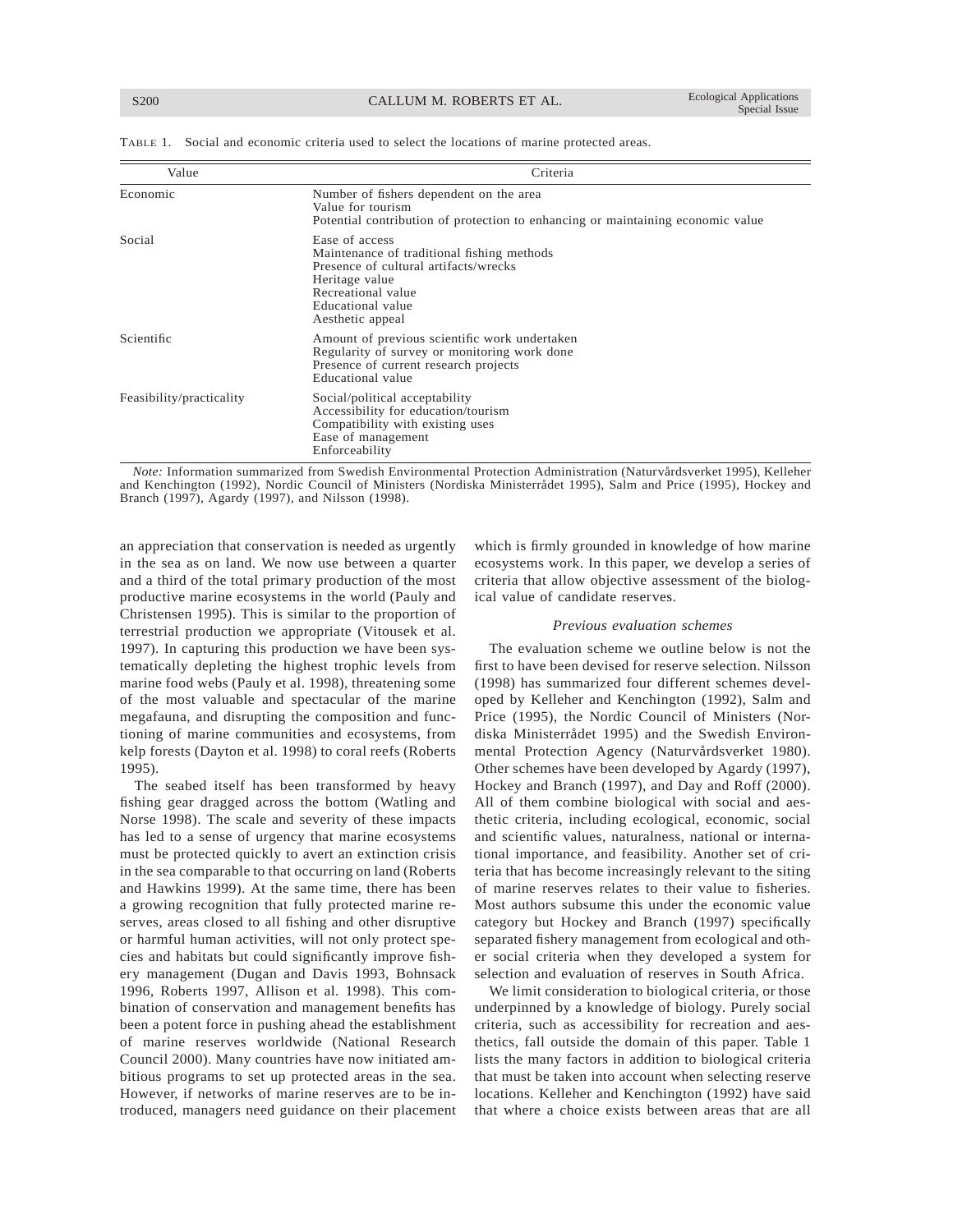ecologically suitable, the final selection should be determined by socioeconomic criteria, and our philosophy has been to develop a process which generates such choices. Reserves whose objectives include conservation or fishery functions must have a solid foundation in biology to succeed. A reserve with little biological value will provide few benefits, just as a bank account with little money will yield almost no interest. Thus biological evaluation should generally precede and inform social and economic evaluation of potential reserve sites. We anticipate that this scheme will feed into a larger decision-making framework for marinereserve networks, where economics and other social factors also play a part. Airamé et al. (2003) provide examples of how stakeholders with social and economic concerns can provide input in ways that do not compromise the biological integrity of reserves. It is important to stress here that although we propose biological evaluation comes before socioeconomic assessment, stakeholders must be involved from the very beginning. Their input is essential to the success of reserve design and establishment (Kelleher and Recchia 1998).

To achieve conservation objectives, reserves that are valuable for their biodiversity need to be chosen. But they, or the management schemes in which they are embedded, must also incorporate the ecological processes which support that diversity. To achieve fishery objectives, it is necessary that reserves will be productive within their boundaries (i.e., either self sustaining or receiving propagules from elsewhere) but will also allow the transfer of that production to fishing areas. For these reasons, the selection criteria we develop concentrate on the evaluation of sites according to their biodiversity, the processes that will lead to the long-term sustainability of that diversity, and processes that will aid fisheries management and provide a plethora of other human benefits. Criteria that capture biodiversity values of sites include biogeographic representation, habitat heterogeneity, and endemism. Criteria that capture sustainability of biodiversity and fishery values include the presence of exploitable species, vulnerable life stages, connectivity between reserves, links among habitats, the provision of ecosystem ''services'' for humans, and other criteria that assess the magnitude of human and natural threats to the viability of candidate areas.

## SELECTION CRITERIA

#### *Biogeographic representation*

Coverage of all biogeographic regions is a prerequisite for protection of biodiversity. Hockey and Branch (1994), Ballantine (1997), Day and Roff (2000), and others have argued that representing all the different biogeographic regions in a protected-area network should be a core conservation objective, because assemblages of species will be distinct in each.

Two of the criteria developed in other schemes, the presence of representative species or habitats and the presence of species at their range boundaries (Hockey and Branch 1997, Nilsson 1998), relate directly to, and are incorporated in, our biogeographic-representation criterion. The first of these criteria highlights the fact that there may also be biogeographic patterns in the distribution of habitats. Representation of habitats is dealt with more directly in the criterion below, but regardless of whether conservation effort is focused on species or habitats, we must provide protection in all biogeographic regions. The second of these criteria draws attention to another important facet of biogeographic representation, the inclusion of reserves in transition zones between biogeographic regions. Inclusion of reserves in both transition and core areas will help protect genetic diversity, providing a proxy measure for an aspect of biodiversity that is rarely considered separately. Reserves in transition zones are also ideally placed to monitor shifts in distribution of species arising from climate change (Barry et al. 1995).

Reserves in transition zones could also help build resilience of species to shifts in the boundaries of biogeographic regions, such as can be caused by regime shifts. For example, cold temperate fish species in the Southern California Bight have suffered long-term reductions in recruitment due to anomalously warm conditions (Roemmich and McGowan 1995, Love et al. 1998). Recovery following restoration of more normal water temperatures may be slow because intensive exploitation has depleted spawning stocks (Love et al. 1998). By protecting long-lived adults, reserves in this region could have helped sustain spawning stocks through lengthy recruitment lows and thereby fostered faster recovery.

#### *Habitat representation and heterogeneity*

Once biogeographic regions have been defined and agreement reached on the need to conserve representative sections of each region, the next decision is where the reserves should be placed within regions. One of the most important criteria is to ensure protection of all the major habitats present (Day and Roff 2000). This requires much less information than if species themselves were used as a basis for reserve selection (Ward et al. 1999). Habitats can be defined in several ways. For example, some are defined primarily on their physical characteristics (e.g., rocky shores are intertidal and have a hard-rock substrate) while others are mainly recognized by their biological attributes (e.g., mangroves are only mangroves because of the dominant role of their trees; see Day and Roff 2000 for more examples).

Representing all habitats is an essential objective for a network of reserves. However, habitat heterogeneity can be used to guide the selection of individual reserve units. If two or more rival areas are being considered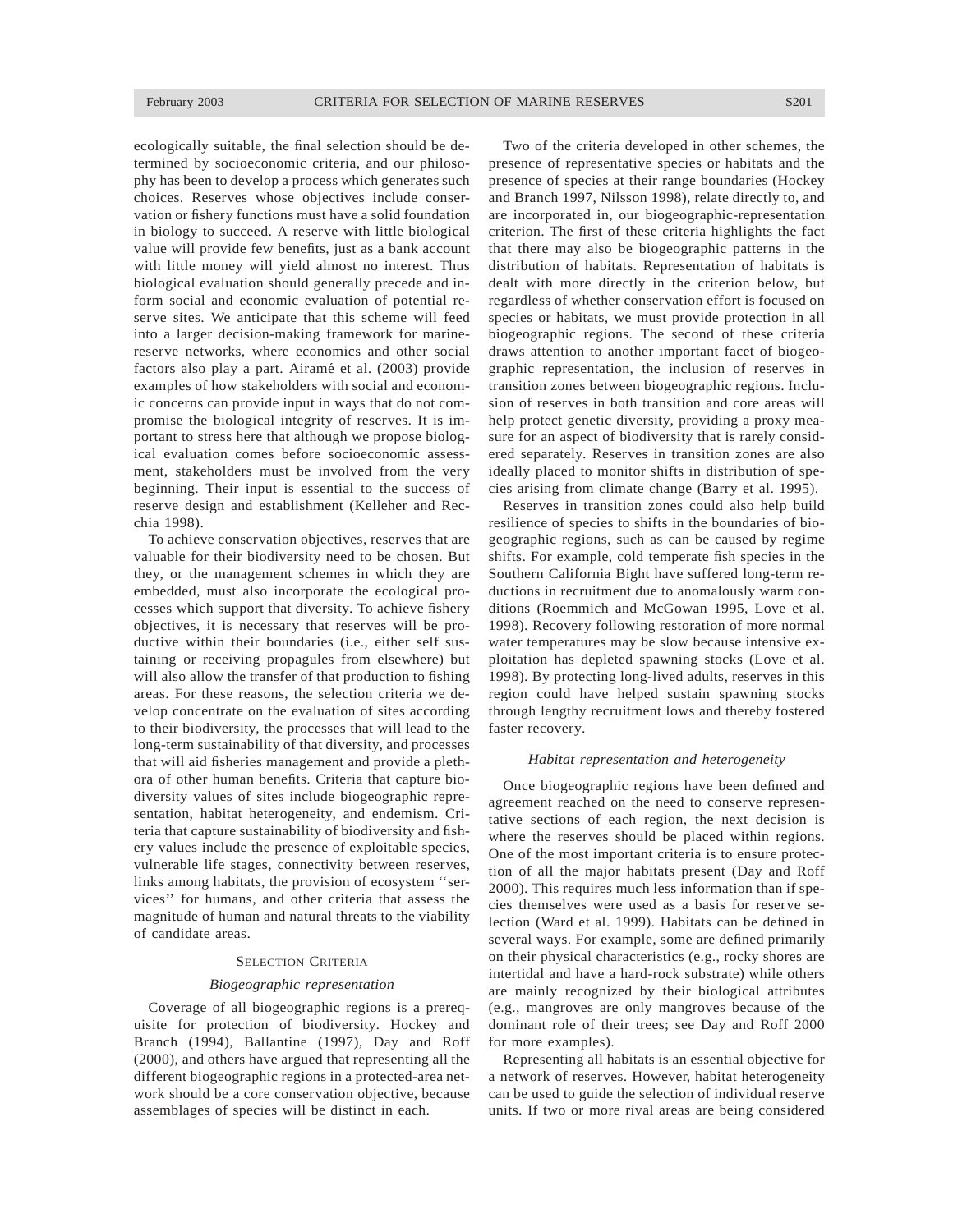

FIG. 1. The relationship between habitat diversity and the number of invertebrate species recorded in two areas (Maputoland, a subtropical area on the east coast of South Africa, and Groenrivier, on the west coast of South Africa). In each area, data were obtained from 10 quadrat samples of  $0.5 \text{ m}^2$  for each habitat, and the number of species plotted cumulatively for each of the 10 quadrats. Habitats with the highest diversity were plotted first, followed by habitats with successively lower values. With the addition of each habitat, species were excluded from the count if they had already appeared in the count for previous habitats.

as reserves, one of the prime factors for their evaluation should be habitat heterogeneity (the number of habitats they contain; Hockey and Branch 1997). As the number of habitats within it increases, so does the value of a site for a reserve. This acts as a proxy for maximizing the number of species protected. In many parts of the world we do not have the luxury of taking the time to document, on a sufficiently fine spatial scale, what species are present (let alone their relative abundance). The ideal of comprehensive comparisons among sites based on species richness or diversity is an unrealizable dream. Under these circumstances, habitat heterogeneity becomes the only alternative measure that can be applied.

As an example, Fig. 1 shows the relationship between habitat diversity and species richness for two different localities on the coast of southern Africa. Two things emerge. First, as more habitats are added to a conserved area, species richness progressively increases. The relationship is not linear because all habitats are not equally species rich, and most share some species. Second, different localities differ in their overall species richness, even if they possess a similar range of habitats. Tropical areas are almost invariably more speciose than temperate areas. This means that different biogeographic regions cannot be compared directly: habitat heterogeneity can only validly be compared between sites within regions.

A stretch of coast that combines a large number of habitats will have several advantages as a site for a reserve. First, it will include a greater diversity of species than an area comprising only a single habitat. Second, it has a fighting chance of conserving an array of functioning ecosystems. Third, when interconnections occur between ecosystems or habitats, conserving several in a single area helps protect the flows between systems, rather than relying on inputs from separate protected areas placed at a distance. For example, many species undergo different phases of their life cycles in different habitats, moving between them as they develop (Appeldoorn et al. 1997). Links among mangrove and sea-grass nursery areas and coral reefs are well known (Ogden and Gladfelter 1983, Roberts 1996, Nagelkerken et al. 2000). The Hol Chan Marine Reserve in Belize links all three habitats, although at present only the coral reef in it is fully protected (Carter and Sedberry 1997).

By using habitat heterogeneity rather than species richness as a measure of the desirability of an area, one overcomes the problem that different habitats are intrinsically different in species richness. To exemplify, coral reefs always have a higher diversity of species than sandy beaches, but that alone should not make them any more valuable in terms of conservation priority. Also, there is the nonscientific but important fact that physically heterogeneous areas are those that most people regard as aesthetically appealing. One cautionary note must be added when ranking sites according to habitat heterogeneity. If a small area is divided into many habitats, there is the risk that each will be too small to be viable (a viable habitat is one which supports populations capable of long-term persistence).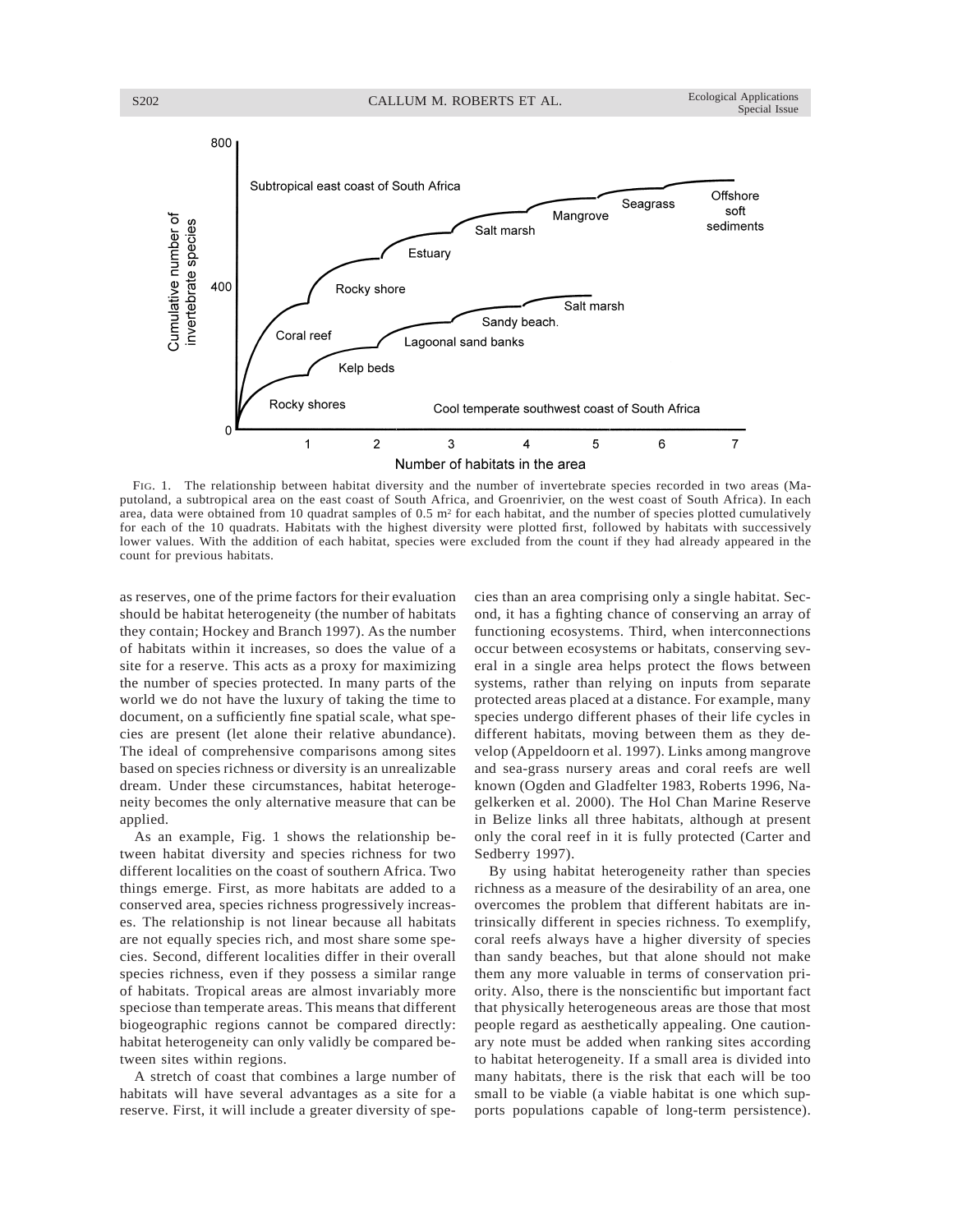When evaluating an area, common sense dictates that tiny, unsustainable habitats should be excluded from consideration. Exactly what reserve size is too small is a difficult question to answer and requires more empirical and theoretical study (see later).

#### *Human threats*

The establishment of fully protected marine reserves intrinsically acknowledges the threat posed by consumptive or extractive human use of marine resources and the bycatch and/or habitat damage often associated with these uses. A number of other threats may seriously affect the viability of a marine reserve and preclude it from meeting its intended objectives. For these reasons, consideration of past, present, and foreseeable future influence of human activities on a candidate site is important. Human threats occur on a variety of spatial and temporal scales and it may be possible to mitigate some of them through complementary coastalmanagement efforts. Other threats may not be mitigatable. To be effectively employed as a criterion for selecting marine reserves, mitigatable and nonmitigatable human threats should be identified and quantified, where possible. In many cases, a site may be exposed to more than one threat. For example, proximity to urban centers may confer increased fishing, visitation pressure, and greater contamination.

Fishing pressure may have both positive and negative implications for the consideration of reserve sites. Some types of fishing pressure might increase the priority of a site as a reserve because their unwanted effects could be lessened or overcome by protection. Indeed, sustaining fisheries is a goal of reserves and there is evidence that reserves can improve yields in adjacent areas (Alcala 1988, Castilla 1999). However, very intense fishing might exclude a site from consideration. Fishing pressure may cause habitat shifts through trophic cascades or actual physical damage (Sala et al. 1998, Watling and Norse 1998). Areas that can potentially recover after protection from intensive fishing should be included, but not those where serious structural damage means this is unlikely.

#### *Natural catastrophes*

Every environment exposes organisms to stresses that reduce their capacity to reproduce. In extreme cases these stresses lead to death. The impact of these stresses will depend on their magnitude, duration, and frequency. There are four circumstances in which stresses are likely to exceed the tolerance limits to which organisms are adapted: (1) if the stress is prolonged; (2) if it reaches extremes; (3) if it occurs with great rapidity; or (4) if its occurrence is too infrequent for adaptation to it. All these events are unpredictable, and include infrequent diseases that decimate populations (Miller and Colodey 1983, Lafferty and Kuris 1993), earthquake-induced uplift of rocky shores (Castilla 1988), irregular floods (Branch et al. 1985, 1990), abrupt temperature shifts associated with intermittent upwelling, unusually prolonged low tides, and low oxygen levels induced by harmful algal blooms (Hallegraef 1993, Matthews and Pitcher 1996, Hopner and Oelschläger 1997).

A feature of all these disturbances is that reserves will grant no protection and so areas with frequent episodic catastrophes are least attractive as reserves. It is often possible to identify stretches of coast where catastrophic events are concentrated. For example, eruptions of hydrogen sulfide are regular events on the northern Benguela Current, particularly off Walvis Bay, and lead to periodic mass mortalities of fish (Copenhagen 1953). Further south, there are two areas on the South African coast renowned for periodic red tides. These become so intense they deplete oxygen and even generate hydrogen sulfide, leading to mass mortalities. At one of these sites, Elands Bay, red tides led to three successive ''walkouts'' of rock lobsters in a single year, with over 2000 Mg of rock lobsters becoming stranded on the shore in an attempt to escape low-oxygen waters (Pitcher 1999). At the other site, St. Helena Bay, there have been three mass mortalities over six years, including the death of over 400 Mg of rock lobsters. Ironically, St. Helena Bay is precisely the site selected for a rock-lobster sanctuary.

Quite clearly, areas that are focal points for episodic catastrophes make poor candidates for reserves, since species will have to recolonize from elsewhere following disturbance. The more frequent the disturbance, the less desirable a site (Allison et al. 2003). One way of overcoming the problem of catastrophes is to spread risk through replication of reserves. Data on the frequency and location of episodic catastrophes could be used to help provide rough guidelines for spacing and numbers of reserves required (H. Possingham, S. Andelman, S. Gaines, L. Botsford, A. Hastings, and J. Lubchenco, *unpublished manuscript*).

#### *Size*

The question of size of marine reserves can come in two forms. First, if a large total area is available for protection, how does one best divide (or not divide) that into reserves? Alternatively, if a particular location requires protection, how big should a reserve be in order to provide it? Answers can be different in different situations and may depend on the purpose of the reserve.

In an analysis of 89 studies of fully protected marine reserves, Halpern (2003) showed that in virtually every case, the creation of reserves led to increases in abundance, biomass, size, and diversity of organisms. The magnitude of these effects was independent of the size of the reserve (the size range examined was 0.002–846 km2, with a median of 4.0 km2 ). In other words, both small and large reserves produced similar increases in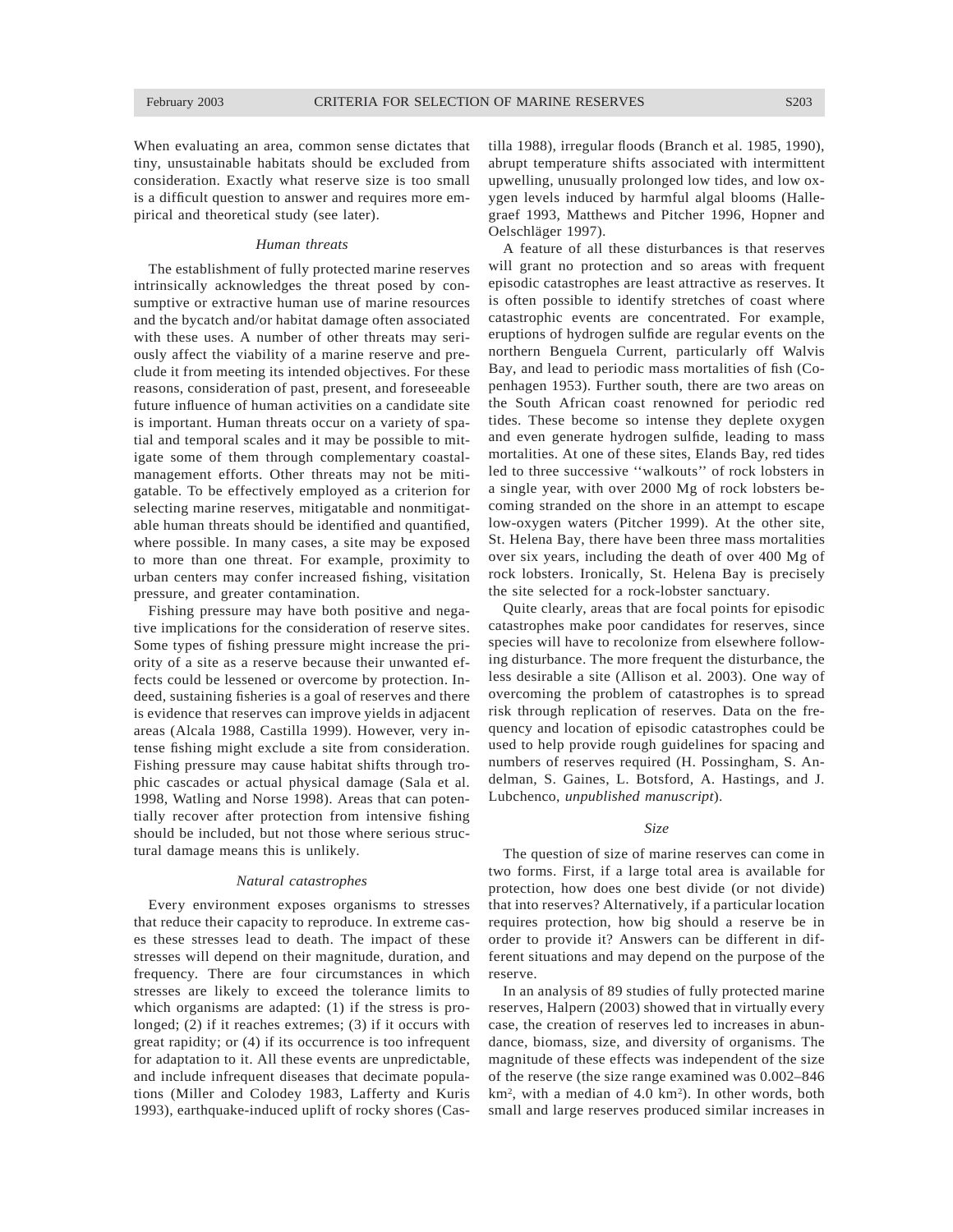each of the measures. Thus the aggregated biological benefits of reserves increase directly with the total area protected, regardless of how this is subdivided into reserve units. Based on how much benefit is desired, a total area or proportion of habitat can be specified for protection (National Research Council 2000, Roberts and Hawkins 2000). Because many biological effects of reserves do not appear to be size dependent, decisions about the actual size and distribution of reserves should focus on other issues.

Before discussing these issues, it is important to appreciate the limitations of Halpern's (2003) study. The taxonomic range of species examined in this study was rather limited, and the quality of data presented variable; hence only quite crude aggregate measures of performance were possible. These aggregate measures obscure the range of species-specific responses to reserves and their possible dependence on reserve size. Furthermore, no measures of ecosystem processes were included, only of species present, and such processes may also be sensitive to reserve size.

*Export functions*.—The large edge-to-area ratios of small reserves make them better at exporting larvae and adults. This is important for meeting both fishery and conservation objectives: export to fishing grounds will help support yields (Alcala 1988, Castilla et al. 1998), while export to other reserves will promote long-term population persistence. Fishery export is best served by subdivision of protected areas across the region of interest. This will provide local benefits to fisheries, through juvenile and adult spillover, and more regional benefits, through greater larval export. For this reason, many small reserves in a network would be preferred over fewer large ones.

*Viability*.—Small reserves, however, may not support populations that are large enough to persist, especially for mobile species that often cross reserve boundaries (increasing mobility diminishes the effective size of a protected area; Kramer and Chapman 1999). If populations cannot sustain themselves, the reserve will not serve either fishery, conservation, or other objectives dependent on those species. Halpern's (2003) conclusion that even small reserves increase abundance and diversity of organisms probably stems from the protection of species that are recruited from elsewhere, i.e., reserve populations maintained from other source populations. This is an important point: very small reserves will function only to the degree that essential linkages to other habitats are maintained. Such linkages will influence the size of habitat fragments in reserves that will be viable. Where a habitat is abundant in a region, small fragments are more likely to be viable than if the habitat is rare, since linkage to other sources of recruits will be greater for abundant habitats. Hence, viability must be viewed in the context of habitat extent and distribution. Larger reserves will probably be needed to protect rare and fragmented habitats as compared to extensive and well-connected habitats. If a particular habitat patch is the only representative in a local area of that habitat, it will be at higher risk than a patch with several other similar habitat patches in the vicinity. Viability of habitats in reserves will also depend on the protection status of other similar habitats nearby. Where many habitat patches are protected, their viability in reserves is likely to be greater than where no other examples of that habitat are protected (Roberts 2000).

There is no simple cutoff point in size where a habitat patch slips from being viable to inviable. The critical area will be different for each species the habitat supports. Ideally, it will be possible to protect habitat patches of sufficient size that populations of all species present will be viable. However, under some circumstances, reserves may be designed with particular species in mind, for example species listed as endangered. The patch sizes of habitat needed for such species might be determined using population viability analysis (PVA), which has had some success in influencing terrestrial reserve design. However, there are few PVAs for marine species and the argument for a single-species approach to conservation planning may be even weaker in the sea compared to on land. Where threatened species are a focus of conservation action, other steps may be necessary to assure populations are viable. For example, if a species is sensitive to Allee effects and has fallen below critical population densities needed for successful reproduction, it may be necessary to artificially increase densities in reserves (National Research Council 2000). For example, this may be the only way to restart reproduction by species like the critically endangered white abalone (*Haliotis sorenseni*) in California, whose global population is estimated at no more than a few hundred widely scattered individuals (Tegner et al. 1996).

Finally, populations of some species will only be viable if networks of habitat patches are protected that include vulnerable life stages (for example, spawning aggregations; Johannes 1998). A single reserve cannot encompass the necessary range of areas necessary to ensure persistence (see *Selection critieria*: *Vulnerable life stages*).

*Disturbance*.—Small reserves are more vulnerable to periodic disturbances, such as extreme low tides or algal blooms, that could wipe out a reserve population in a single event. Larger reserves can help mitigate this vulnerability, but they also risk ''putting all your eggs into one basket.'' A catastrophic event could drive entire populations to extinction in a single large reserve, whereas creating smaller reserves within a large network might avoid such a fate. This points out one of the important tradeoffs between reserve size and reserve number. For example, Washington State (USA) has three reserves for razor clams (*Siliqua patula*). Clams in one of them were recently wiped out due to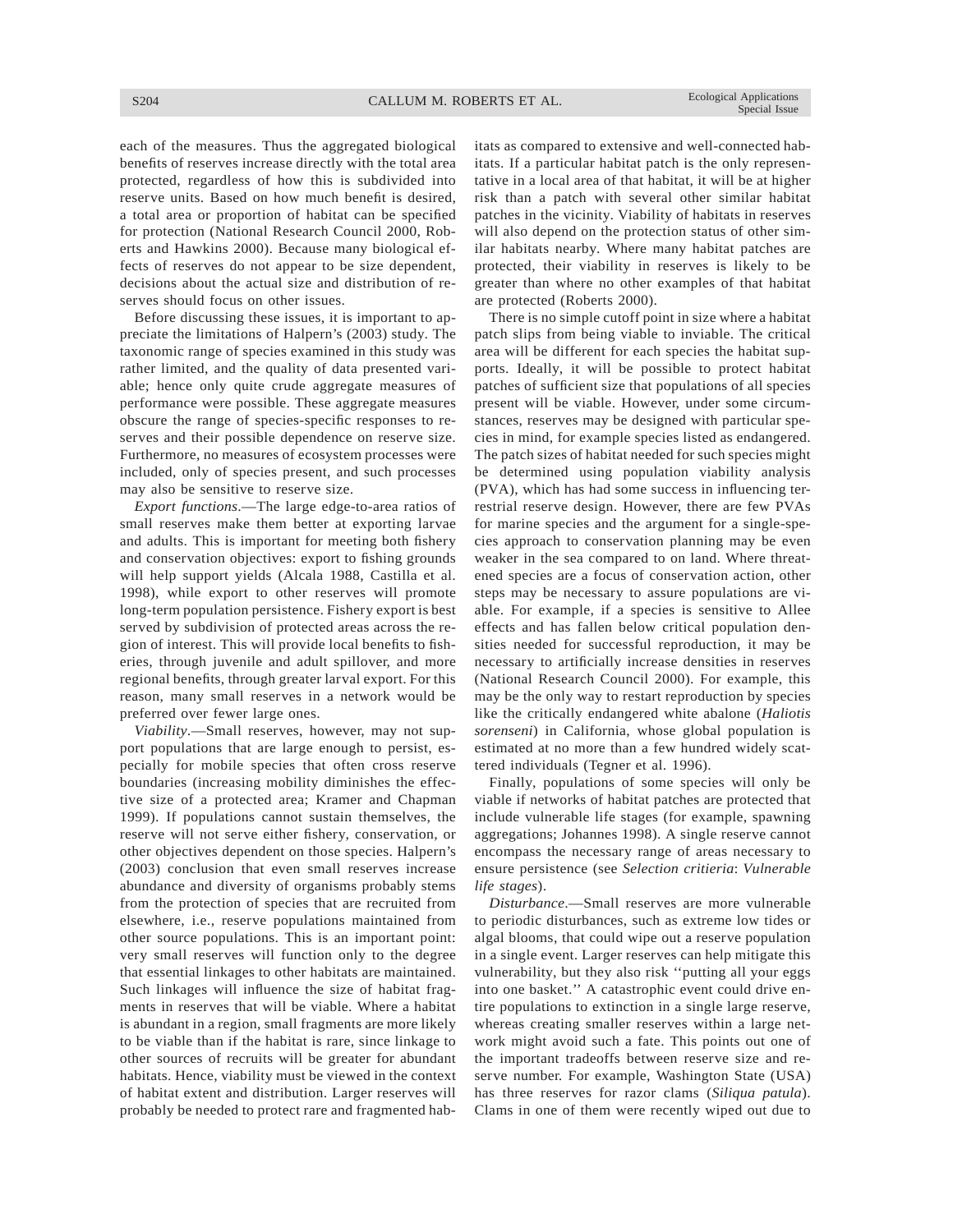tected. *Management*.—Logistical concerns also weigh heavily in decisions about how big to make a reserve. Though many small reserves spread risk, they are often much harder to enforce than a few large ones, and a vast network of small reserves may prove too complex for compliance. Larger and fewer reserves offer easier enforcement because they allow concentration of monitoring effort as well as making it easier for people to recognize and adhere to reserve boundaries. However, larger reserves may be more difficult for people to accept, especially in intensively used areas. These concerns are important since the degree to which reserves support higher abundance, biomass, and diversity of organisms is directly linked to the degree of compliance with closure to fishing (Roberts 2000).

reserve, none of the clam population might remain pro-

Given the above considerations, we need not become fixated on a particular reserve size. A network of many moderately sized reserves preserves functions over a relatively large area and appears to be a good compromise. However, some variation in reserve size is important. In the few very large reserves some areas of almost pristine ecosystem may be retained, while small- and medium-sized reserves suit many species, spread out risk, and help capture ecosystem variability.

Halpern's (2003) analysis gives us cause for optimism that small reserves can be beneficial. However, the nature of the data he reviewed did not allow him to resolve whether larger reserves would be necessary to benefit larger bodied or more mobile species, but this is likely to be so. Clearly, a network of tiny reserves will be utterly inadequate to protect biodiversity or the processes underpinning it. It is critical to view reserve size in the context of the total area covered. The most important point is that the greater the combined area covered by reserves, the greater their absolute benefits. Present evidence suggests that protecting 20% or more of each habitat present will be necessary to support fishery production and safeguard biodiversity over the long term (National Research Council 2000, Roberts and Hawkins 2000).

#### *Connectivity*

Several forms of connectivity are important to marine reserve function: (1) the exchange of offspring, (2) the movement of juveniles and adults, and (3) the transfer of materials, such as organic carbon. Here we deal only with the exchange of offspring. Adult and juvenile movement is discussed elsewhere in relation to habitat heterogeneity and the protection of vulnerable life stages. Movement of materials is covered in *Selection criteria*: *Ecosystem linkages.*

Exchange of offspring between places is critical to the functioning of reserves, especially as conditions outside reserves deteriorate. It can affect both sustainability of populations inside a reserve and the degree to which a reserve can serve as a source of recruitment to fishing grounds. In siting reserves two questions must be asked: (1) Is there sufficient connectivity to allow exchange and replenishment within the reserve? and (2) Will populations in a reserve connect with others in unprotected areas or in other reserves? The answers to both questions depend on dispersal distances for the organisms protected (most marine species have a pelagic larval-dispersal phase), reserve size, and local oceanography. Populations in isolated reserves will only be self sustaining where there is significant local retention of offspring. By contrast, for fishery enhancement to occur there must be substantial export of offspring. Perhaps the perfect reserve could be viewed as one where there is sufficient local retention to sustain populations inside the reserve, but the majority of offspring are exported and will replenish fishing grounds. Given that most marine species are highly fecund, such a situation may not be unusual. It would take only a small fraction of the fecundity to provide replenishment, and the survival of this fraction might be quite high relative to the fate of larvae dispersed further afield. For example, 90% of the recruits in a reserve could result from retention, but these recruits could represent only 1% of local production. The other 99% of local production could be exported to fished areas and to other reserves if these are located within dispersal distances. Because species' dispersal characteristics vary widely, the ideal distribution and sizing of reserves for one species may be very different from that for another (Roberts 1998, Shanks and Grantham 2001, Grantham et al. 2003).

At a single-species level, site selection may substantially affect the degree of self-sustainability and connection to other areas. Past work suggests that areas may differ substantially in the degree to which they depend on local production for recruitment. On the Caribbean island of St. Croix, for example, Swearer et al. (1999) found that the leeward end of the island had the highest recruitment of bluehead wrasse (*Thalassoma bifasciatum*), and that recruitment pulses were retention events. Windward reefs received less recruitment, and most larvae came from elsewhere. Thus differences appear even in areas in close proximity, with populations deriving from a mix of local and more distant sources of recruits. In addition, one habitat may affect another's recruitment by simply intercepting potential settlers, creating downcurrent ''shadows'' of low recruitment or filtering some potential settlers out of the larval pool (Jones 1997). Regardless of the purpose envisioned for a reserve, it is essential that network design consider dispersal distances (Ruckelshaus and Hays 1998) and the protection of larval habitat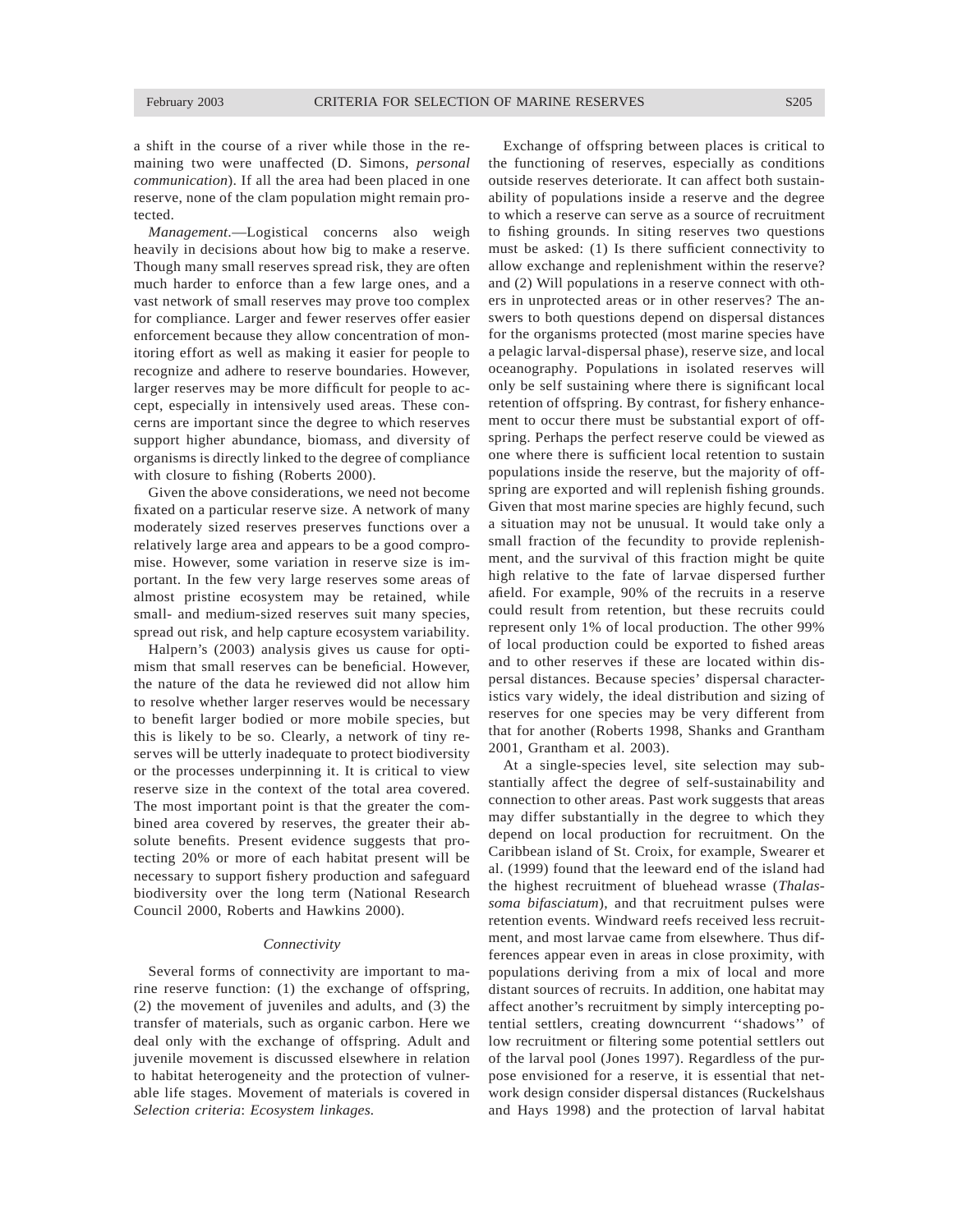(Carr and Reed 1993). While larvae are not fished directly, they could be affected by pollution or habitat destruction (Allison et al. 1998).

If recruitment is influenced by larval retention, then reserve design will be affected in many ways. Where local retention of offspring is low, sustainability of reserve populations will depend on replenishment from elsewhere, either from other reserves or from any reproductive populations in unprotected areas (Gerber et al. 2003). If the reserve is expected to export larvae to replenish fished areas, then the location should preferably be in nonretention areas. However, this is a doubleedged sword: if all production is exported, there may be no source of recruits for the reserve itself (Carr and Reed 1993). It may also be less resilient in the event of a local catastrophe that lowers biodiversity because of the lack of outside sources for replenishment. This will become a critical issue if reserves are to be used as fishery-management tools (e.g., Bohnsack 1996, Lauck et al. 1998). If management schemes become overly dependent on reserves, there may be a corresponding relaxation of traditional management methods. This might lead to heavy exploitation of fished areas, which would reduce potential sources of recruits for the reserves themselves, unless reserves are closely networked (Carr and Reed 1993, Allison et al. 1998).

For species highly vulnerable to overexploitation, reproductive populations may become depleted in fished areas, and so sources of recruits are likely to be from other reserves. For species that are not exploited or are more resilient to exploitation, there will probably still be significant reproduction in unprotected areas. The rate and extent of recovery of communities inside reserves may depend on the intensity of fishing outside the reserve. Where source populations are intensively exploited, reserve populations may only recover slowly, or may fail to reach the potential carrying capacity of the habitat due to recruitment limitation (Roberts 2000). For example, in Jamaica, fully protected marine reserves have failed to show any buildup of larger snapper and grouper species (M. Watson, *personal communication*). Local source populations have been so overexploited that there are no fish left to provide recruitment to reserves. By contrast, in the British Virgin Islands, which have been less heavily exploited, recruitment of snappers and groupers is several orders of magnitude higher and populations in reserves established there are expected to build up quickly. Man et al. (1995) provide theoretical support for the suggestion that the worse the conditions in unprotected areas, the more reserves are required.

### *Vulnerable habitats*

Habitats especially vulnerable to disturbance may deserve particular consideration for inclusion in reserve networks, provided they can be effectively protected. These include habitats with low ecological re-

silience (Folke et al. 1996), such as coral reefs and salt marshes, and regionally rare or threatened habitats.

Nonresilient habitats are often characterized and maintained by some type of biological matrix or structure rather than physical structures or processes alone. The ecological integrity and functioning of mangrove forests, sea grass beds, salt marshes, and coral reefs and their associated lagoons all depend on a biologically generated matrix. Perturbation or loss of that living matrix destroys the integrity and functioning of the entire ecological community. Recovery of the biological matrix and habitat may require years following major disturbance (Rogers 1990, Bythell et al. 1993, Hughes 1994, McCoy et al. 1996). Further, fragmentation of the matrix by smaller scale disturbances can erode habitat functioning and reduce resilience (Creed and Filho 1999). Many of these nonresilient habitats occur in shallow coastal areas where human development is also concentrated, adding further need for their conservation.

Recovery of sea grasses and some macroalgal matrices may depend on the damage to rhizomes or holdfasts. Experimentally cleared and trampled plots of seaweeds and mussels in the rocky intertidal recovered to a mere 30% and 25% of pretreatment and control values in 10 yr (Richards 1994). In some cases, the original biological matrix may be replaced by species which do not provide the same type of matrix, and this may persist for years. For example, recovery of brown mussel (*Perna perna*) beds may take more than eight years, in part because algae replace the mussels following disturbance and mussel beds are the preferred settlement substrate for recruits of *P. perna* (Dye et al. 1997). Loss of the biological matrix may also influence the success and spread of invasive species. In southern California bays, an invasive mussel (*Musculista senhousia*) had lower growth and survival in beds of native eelgrass (*Zostera marina*) than in disturbed habitat with no eelgrass (Reusch and Williams 1999). Beds of the invasive mussel also had negative effects on rhizome growth and vegetative propagation of native eelgrass.

Habitats that are regionally rare or threatened may need higher consideration in marine-reserve networks. For example, coastal wetlands of southern California have been reduced to  $\sim$ 10% of their former coverage over the last 300 yr (Zedler 1984). Additional loss, isolation, and fragmentation of this habitat may further compromise viability and ecological functioning on a regional basis. Rocky shores are ecologically rich, yet in many regions comprise a small fraction of the coasts. For such habitats, a larger proportion may need to be included in a reserve network to ensure viability. Rare habitats are by their nature vulnerable to change and elimination and may well be irreplaceable within a region.

#### *Vulnerable life stages*

Identifying life-stage transitions that are critical to a species' population dynamics can be useful in choos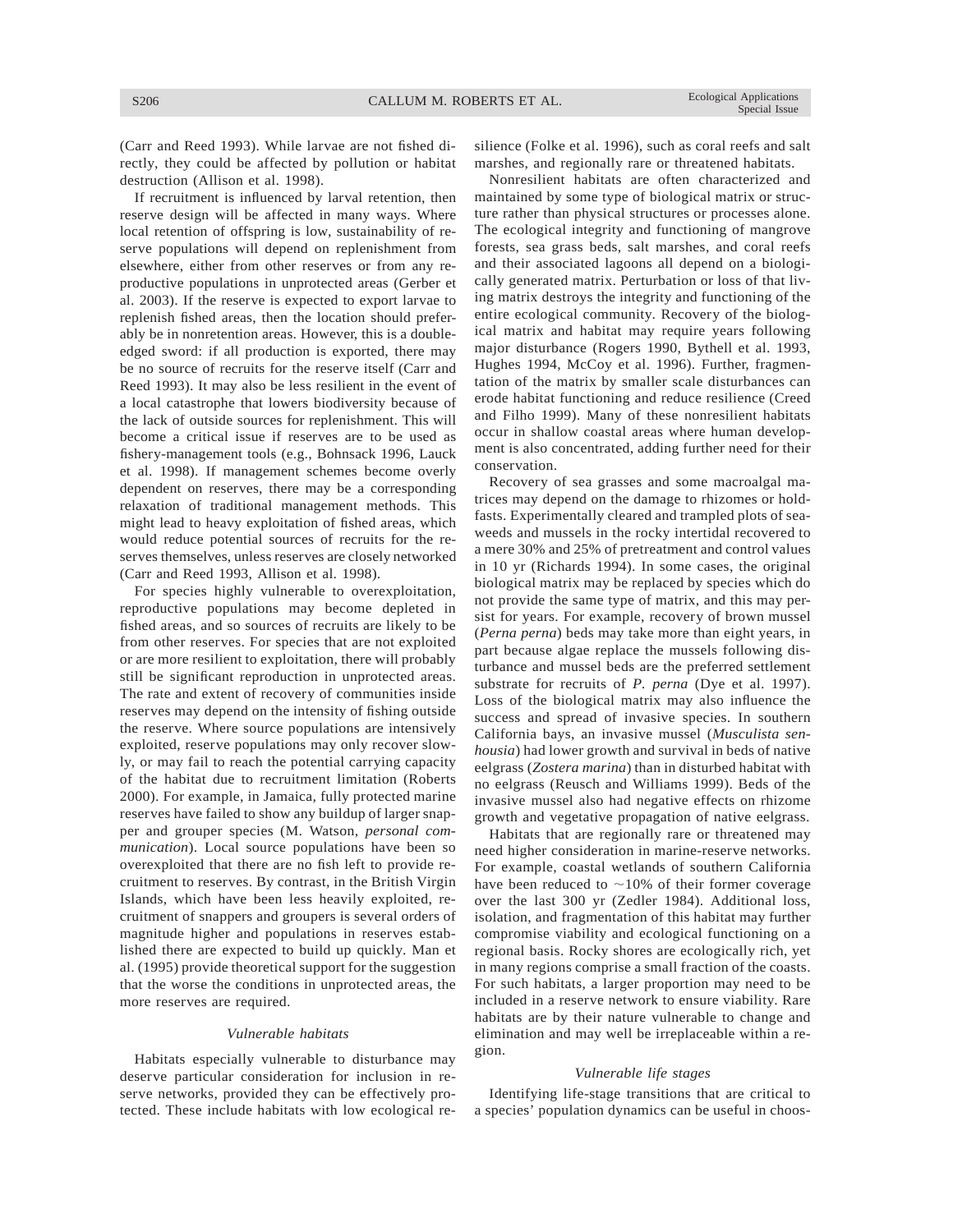ing among sites for inclusion in a reserve network. Where vulnerable life stages are known, the habitats or processes supporting them should be protected. For example, many organisms have life histories that include aggregation spawning or breeding, migration bottlenecks, or other habitat-specific ontogenetic transitions. Habitat characteristics can have an effect on survival probabilities within a life stage, and they can affect critical transition probabilities between life stages (M. Ruckelshaus and J. Dugan, *unpublished manuscript*).

A common method of identifying vulnerable life stages is to use a matrix population model (Caswell 1989) that can show how a change in each demographic parameter affects population growth rate. M. Ruckelshaus and J. Dugan (*unpublished manuscript*) found that for 17 species they reviewed, recruiting juveniles and individuals up to smaller reproductive sizes were most often critical to population dynamics. However, for three species, a seaweed and two polychaetes, vulnerable life stages varied among locations and years.

If potential reserve sites contain habitat that supports vulnerable life stages for one or more species, those sites may be given higher priority than others. Understanding which life stages are most critical to population dynamics can help avoid misdirected site selection. For example, the most effective way to enhance population growth of loggerhead sea turtles (*Caretta caretta*) is to enhance juvenile survivorship (Crouse et al. 1987). Most efforts at sea-turtle conservation have focused on protecting eggs on nesting beaches. Crouse et al.'s analysis suggested this would have little effect on population size. Instead of a reserve including nesting beaches, one protecting sea-grass habitats, where juvenile turtle bycatch in shrimp fisheries is high, may be more productive. However, on the east coast of South Africa, where there is no equivalent threat from shrimp fishing, protection of nesting sites has led to substantial population recovery (Hughes 1989).

Use of matrix population models is limited by heavy data requirements, the difficulty of keeping track of marked individuals, and the assumption that populations are closed, with local recruitment dependent on local production (Caswell 1989). Due to larval dispersal, many marine species appear to have much more open dynamics. Without knowing what fraction of larval production from one area contributes to adult abundance, the relative importance of different life-stage transitions cannot be predicted.

For the vast majority of species being considered for inclusion in a reserve network, the information necessary to perform a formal demographic analysis will not be available. What guidance can we offer in these cases? For one, it is useful to note the number of habitats species occur in throughout their life cycle. Some species will spend their entire life within the habitats contained within a single reserve, and others may use

multiple habitats throughout their life cycle, including habitats outside of a reserve network. For example, a number of fish and crustacean species use estuaries or nearshore sea-grass habitats early in their life history and then migrate into deeper habitats offshore for feeding and spawning (Wallace et al. 1984). Ideally, all important habitats should be networked in reserves.

Some species are particularly susceptible to mortality or stress when they are concentrated in space, such as during migration bottlenecks or spawning aggregations. A classic example is the concentration of squid (*Loligo vulgaris reynaudii*) to mate and lay eggs in well-defined grounds where they become easy targets for fishing (Sauer et al. 1992). Similarly, shorebirds undertaking long-distance migrations aggregate in lagoons and estuaries to feed (Hockey et al. 1992) and could suffer if these habitats become degraded. When possible, reserve siting should include consideration of these vulnerable stages and the habitats in which they occur (Warner et al. 2000). It may be important to include several, linked life stages in reserves, otherwise protection of spawning areas could redirect fishing effort into juvenile nursery grounds, increasing mortality rather than reducing it (Horwood et al. 1998).

#### *Species or populations of special concern*

Some species or populations have characteristics that make them of particular interest for inclusion in reserves. Species that are unique to a particular region (endemics) are often afforded higher conservation priority than species that are more widespread (International Council for Bird Preservation [ICBP] 1992). Narrowly distributed species are considered to have a higher risk of extinction than widespread species because a localized impact could affect their entire range. However, the term endemism is often loosely applied, and this can lead to value judgements about which species to include. For example, a species may be found only in Canadian waters and so is endemic to the country, but might be very widespread within the country's waters. Alternatively, a species might be restricted to a few fjords along the northwest Canadian coast but might be afforded equal value in conservation decisions. Endemism is a spatially ambiguous concept and tends to be used loosely at arbitrarily defined spatial scales.

A second problem with using endemism, in the sense of species that are restricted to a particular geographic or political unit, is that this definition may lead to bias in evaluating the conservation priority of a site. For example, places close to the edge of a country are likely to contain fewer endemics than areas close to the center, since species' range boundaries at marginal sites are more likely to overlap adjoining countries. Thus centrally located sites might be assigned artificially inflated conservation values.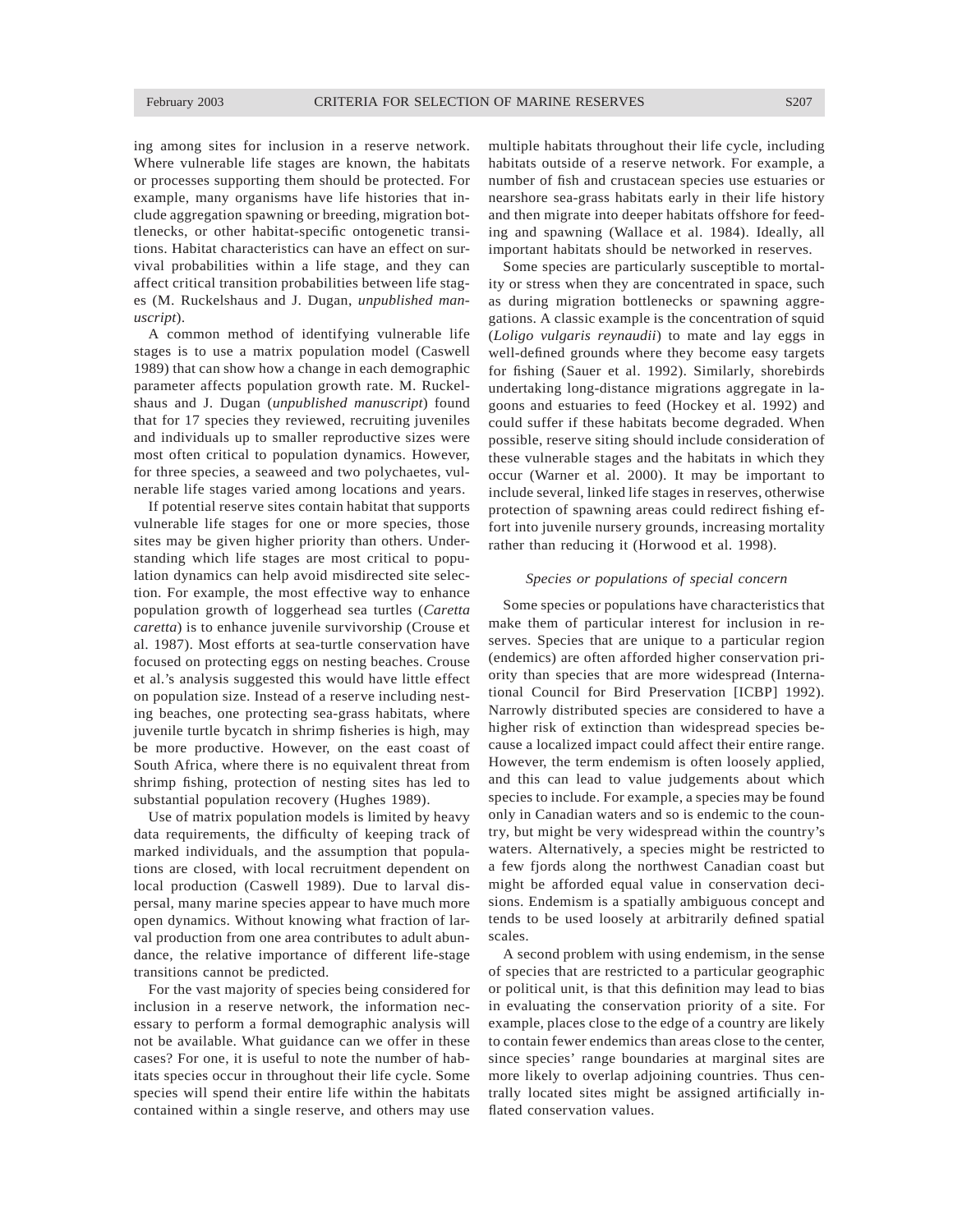S208 CALLUM M. ROBERTS ET AL. Ecological Applications

Special Issue



FIG. 2. Endemism hotspots for coral-reef fishes in the tropical Atlantic based on an analysis of the global geographic ranges of 363 species of fish. The locations marked indicate sites where there were three or more species of restricted-range fishes present, defined as species with range sizes of  $<800\,000$  km<sup>2</sup>. Reproduced from Roberts et al. (2002), with permission.

To overcome these problems and provide more objectivity, endemism is now more usually substituted by the concept of restricted range. Conservation value is assigned to species based on the size of their global geographic range. ICBP (1992) has used a breeding range of 50 000 km2 or less as an arbitrary cutoff point to define restricted-range species on land. In the sea, Hawkins et al. (2000) have used an arbitrary cut off point of 800 000 km2 , reflecting the generally larger range sizes of marine species. In applying this criterion, the value of sites can be determined according to the number of restricted-range species present. This kind of assessment can be made at a variety of scales. Fig. 2 shows, for example, endemism hotspots for coralreef fish in the tropical Atlantic.

As an alternative to using an arbitrary cutoff point for what constitutes a restricted range, it is possible to measure range rarity, which is the reciprocal of the range size of a species. If the value of range rarity is calculated for each of the species present in the area being considered for reserves, then different sites can be compared by using the sum of the range-rarity values for all of the species present at any given site (see Roberts et al. [2002] for an example).

To implement this criterion, sites would be selected based on either the number of restricted-range species or the summed range-rarity values for the species present. The site that had the highest value according to one or other index would be selected first and subsequent sites could be added through an analysis of complementarity that would ensure inclusion of unrepresented species.

Relict species have also been identified as being of special concern. Relicts are species that have persisted in particular regions following contraction or fragmentation of previously more extensive distributions over evolutionary timescales. The presence of such species, especially if there were many of them, would add value to sites being considered for reserves, due to their scientific interest. For example, the two known coelacanth species (*Latimeria chalumnae* and *L. menadoensis*) in the Comores and Indonesia appear to be geographically very restricted, their populations have highly specific habitats from which there is little movement, and they are threatened by artisanal fisheries in which they are bycatch (Erdmann 1999, Hissmann et al. 2000). They represent ideal candidates for protection in fully protected marine reserves.

Another category of species of special concern includes those that are rare wherever they occur, even if geographically widespread. Rarity in itself does not necessarily mean that population viability is low (Gaston 1994), but it can render a species more vulnerable to human impacts than if it were more common. In many cases, rarity may be a direct result of exploitation. When this is the case, fully protected reserves can directly protect rare species. For example, among the giant tropical groupers, the jewfish (*Epinephelus itajara*) has now disappeared from most of its former range in the Caribbean, while an Indo-Pacific congeneric, *Epinephelus tukula*, is now extremely rare (Morris et al. 2000).

Targeting globally rare species deliberately excludes species that are simply rare because they are at the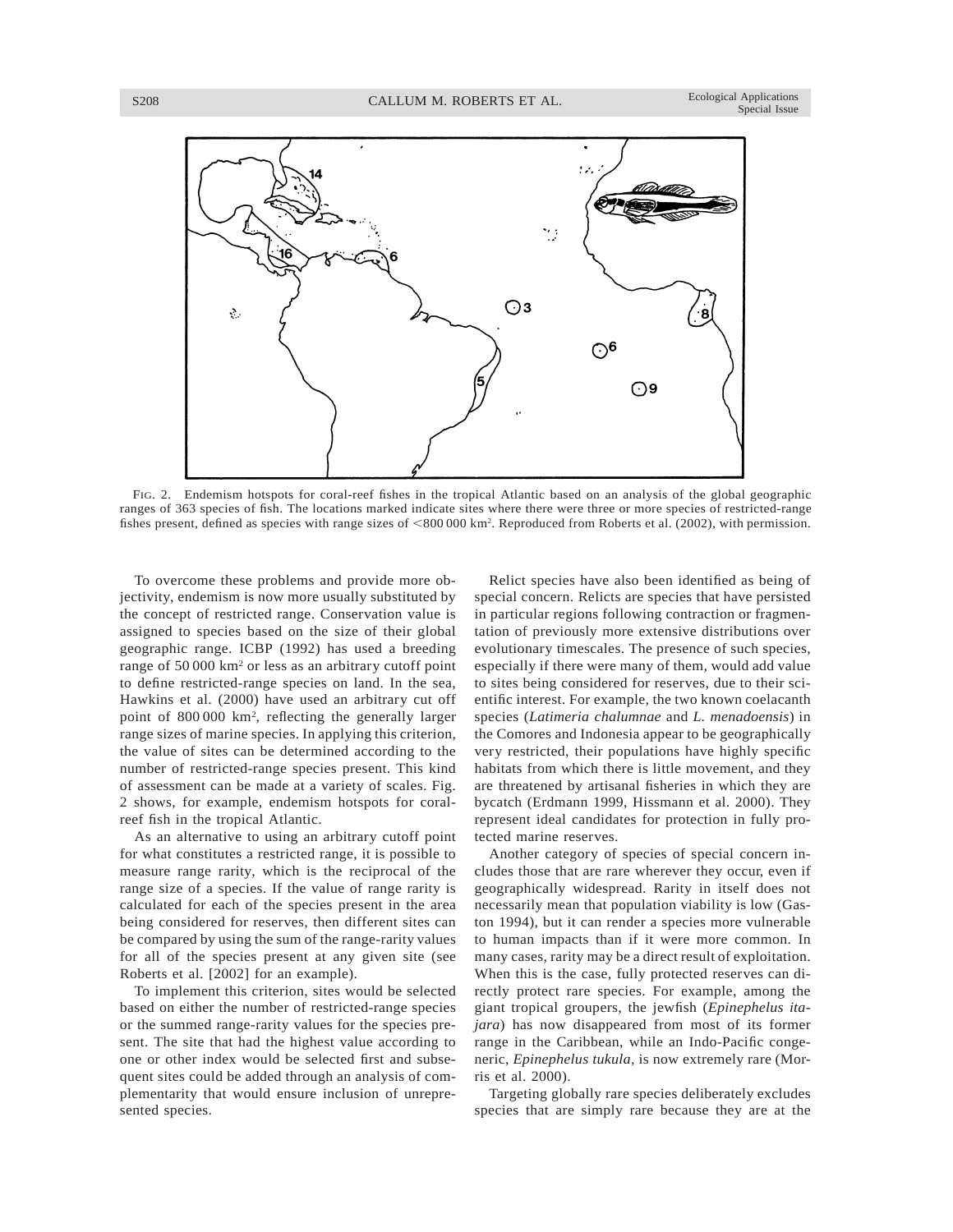edges of their ranges or in otherwise marginal habitat. Conservation concern for the latter species is much lower. While many countries do attach conservation importance to locally rare species, populations of species at the edges of their ranges may be very hard to sustain. Their numbers tend to fluctuate widely (Lesica and Allendorf 1995) and reserves may be unable to support viable populations over the long term. However, the term ''globally rare'' can be applied to species that have pockets of higher abundance in an otherwise sparse distribution. Southern Florida, for example, is a last stronghold for the jewfish as its extensive areas of mangrove and sea grass provide excellent juvenile habitat (Bullock et al. 1992). This locality has probably always been a core habitat for jewfish, even when they existed throughout much of the Caribbean.

Identifying species that are globally rare requires information on their abundance throughout the whole of their range. This may extend far beyond the boundaries of the region being considered for reserve establishment. Such information may also be hard to come by. Our knowledge of marine species, especially smallbodied organisms, is generally poor and so many species that could qualify will be missed. This approach is most applicable to larger and well-known taxa.

It is also possible to consider the genetic diversity of populations in selecting reserve sites (Palumbi 2003). All else being equal, sites containing populations characterized by greater genetic diversity should be given greater priority. In theory, these populations have a greater evolutionary potential, or ability to adapt to changing environmental conditions (Lesica and Allendorf 1995). However, the reserve-selection process developed in this paper is directed toward achieving multiple objectives and we would not recommend that the genetic diversity of populations of a single species should dictate, or even heavily influence, site selection. Knowledge of genetic structure is always likely to be limited to a small number of species, whereas selecting reserve sites that serve entire communities of species should usually be the objective.

# *Exploitable species*

Halpern's (2003) review of reserve effects provides powerful evidence of the capacity of reserves to enhance stocks of exploited species and simultaneously protect biodiversity. However, for such reserves to fulfill fishery-management objectives they must either actually protect populations of exploitable species or be capable of protecting them. The latter distinction is important since populations of exploitable species have often been severely depleted and reserves are being considered as a means of rebuilding stocks. One possible guide to whether an area might support a species is whether it did so in the past. For example, in the Caribbean, several species of grouper in the genus *Mycteroperca* were formerly common on reefs but have

been virtually extirpated as a result of intensive fishing (Roberts and Hawkins 1999). Most reefs are presumably still capable of supporting these species if sections were to be closed to fishing. The choice of reserves in San Juan County, Washington State, USA, was guided by fishers identifying places that were excellent fishing sites in the past (Murray 1998). However, one problem with using past abundance as a guide to the possibility for recovery is that if populations have been eliminated over a large area, lack of recruitment may limit recovery (Tegner et al. 1996).

The potential for exploited species to recover may also be limited where depletion or other human impacts, such as development or pollution, have disrupted fish behavior or movements. For example, in the Caribbean, Nassau groupers (*Epinephelus striatus*) once spawned in aggregations that numbered tens of thousands of fish (Sadovy 1993). However, throughout much of the eastern Caribbean those aggregations have been fished to the point of disappearance and the species may fail to recover because remaining individuals cannot effectively reproduce outside such aggregations.

The potential for recovery inside reserves may also be limited by modification of habitats. For example, in the North Sea, habitats on the Dogger Bank were dramatically changed by the advent of trawling in the midnineteenth century (Alward 1932). Trawling transformed the habitat from something suitable for many species of gadoid fish, to a habitat more suitable for flatfish such as plaice.

Despite the foregoing caveats, the overriding message from empirical (Halpern 2003) and theoretical work (Gerber et al. 2003) is that marine reserves can and do lead to the recovery of exploited species.

#### *Ecosystem linkages*

In many parts of the world, apparently disjunct but juxtaposed marine and terrestrial systems have been shown to be interdependent (Newell 1984, Suchanek et al. 1985, Mann 1988, Duggins et al. 1989, Mann and Lazier 1991, Bustamante et al. 1995, Polis and Hurd 1996, Garman and Macko 1998). Many types of linkage can be recognized, but we concentrate here on those that have a trophic basis because ecosystem functioning is often defined in terms of the performance of a food web. We only consider linkages that are relevant to marine-reserve selection. Many linkages are mediated by species or functional groups (e.g., mangrove litter supplies sea-grass communities, or subtidal macroalgae subsidizes intertidal or terrestrial communities). Consequently, linkages are defined here as the flow, or impediment, of materials from one system to another that allows, modifies, or modulates the functioning of a given marine and coastal area.

Perhaps the best documented marine and coastal linkage is the role of macrophyte-derived matter as a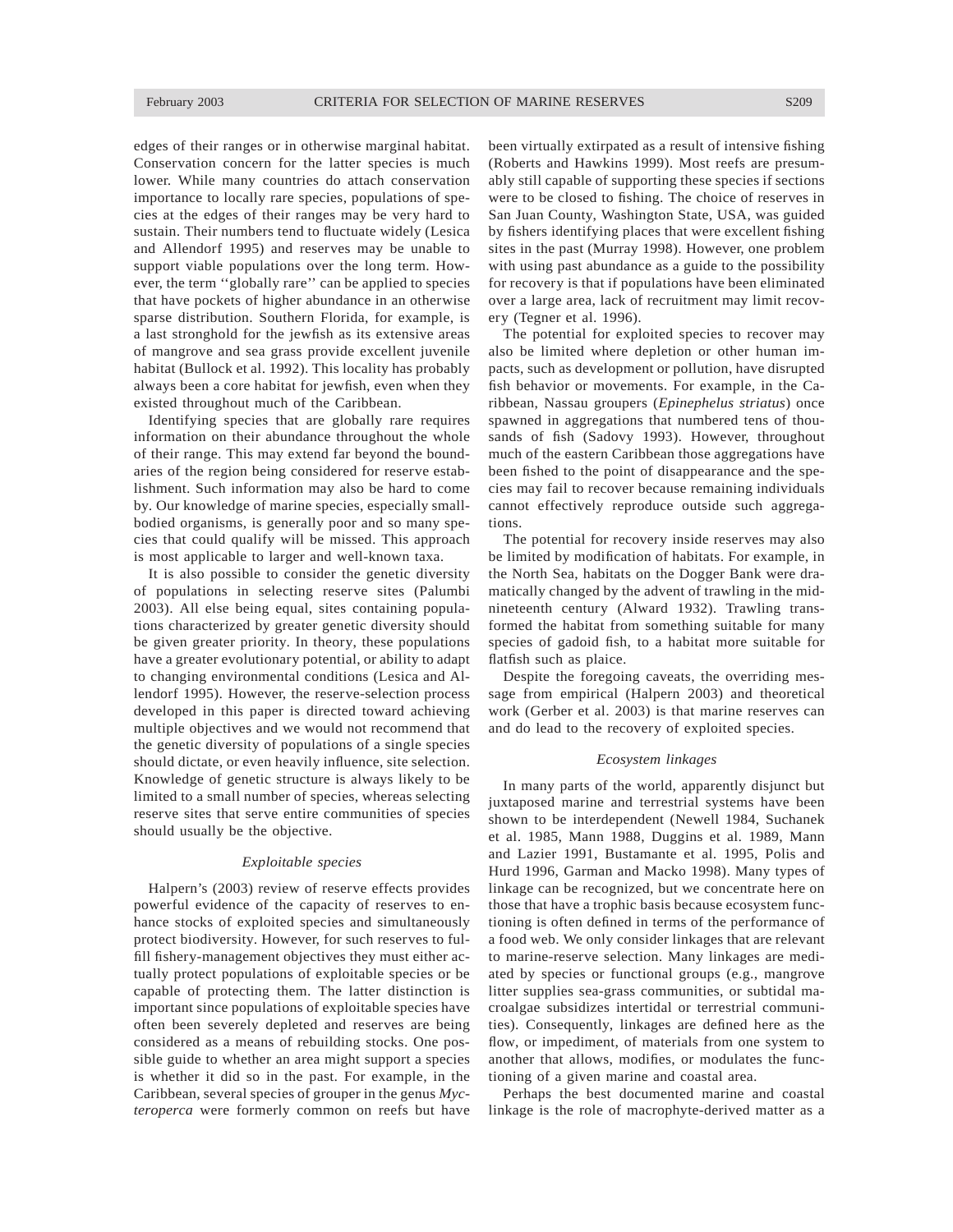connection between the food webs of subtidal, intertidal, and estuarine ecosystems (Duggins et al. 1989, Bustamante et al. 1995, Bustamante and Branch 1996, Soares et al. 1996, 1997, Rodriguez 1999). Such linkages, termed ''trophic subsidies,'' can increase the secondary and tertiary production of the receiving ecosystem (Duggins et al. 1989).

The operative use of this criterion for the selection of marine reserves is not straightforward, but its implications are highly relevant. For example, sessile benthic fauna are often trophically dependent on external inputs and production processes. Hence, inputs of organic matter via detrital pathways must be considered when selecting reserves that will protect benthic communities. This is especially important as the benthic biomass of most reefs, beaches, lagoons, or estuarine ecosystems is often dominated by benthic filter feeders or suspension and deposit feeders. Many studies have demonstrated that the abundance, growth rates, and standing stock of suspension feeders are mediated by trophic subsidies from adjacent ecosystems or communities (e.g., Albert and Valiela 1995, Bustamante et al. 1995, Slim et al. 1996, Duggins and Eckman 1997, Irlandi and Crawford 1997, Soares et al. 1997). Consequently, conservation of habitats or ecosystems that contain such important groups of basal species (sensu Menge 1992) will depend on the selection of sites within a network that include the donor ends of all identified linkages. For example, network sites containing kelp forests will need to complement intertidal rocky-shore reserves that are dependent on them, and mangrove forests supplementing sea-grass communities should be included in the reserve design.

Despite their obvious importance, ecosystem linkages have not been fully explored or used in the decision-making process of designing and setting up marine reserves. Again, linkages cannot be used in isolation, but their use as a criterion can alter or modify the decision-making process when choices need to be made between rival sites being considered for protection. They are also an important consideration for the long-term success of a given marine reserve. A coastal reserve of small islands, designed for the conservation of particular faunal communities that include invertebrates and seabirds, may not succeed if the nearshore marine communities are not included (Polis and Hurd 1996, Polis and Strong 1996).

#### *Ecological services for humans*

Ecosystem services are benefits provided to humanity and other life on Earth as a result of the functioning of ecological systems (Daily 1997). Virtually all ecological systems provide services. The provision of goods, such as fish supplies, is an obvious and vitally important service. Intact ecological systems are essential to provide the services that humans use.

Many services operate over local scales. For example, mangroves and coral reefs protect coastlines from wave action. Wetland plants in reed beds, salt marshes and mangroves trap and filter sediments. Filter feeders, such as oysters, cleanse water in bays. Biological structures, for example mangrove roots or seagrass beds, create critical habitats for spawning, recruitment, or growth of biota. Healthy ecosystems also provide desirable places for recreation, inspiration, education, and the creation of new knowledge. Some services operate over regional scales, for example detoxification and sequestration of pollutants, generation and maintenance of biodiversity, decomposition of dead biological material and cycling of nutrients. Yet other services operate over global scales, for example the partial regulation of climate and biogeochemical cycling.

Only recently have ecosystem services been recognized as important benefits (Daily 1997). Historically, humans have primarily valued the goods provided by ecological systems, while services have been taken for granted. Because services are largely outside economic systems, changes in quantity are not always obvious, unlike goods which increase in value when scarce (Perman et al. 1996). Together goods and services provide the life support systems for all life on Earth. Ecosystem services are a by-product of functioning ecological systems. If these systems are modified, the services they provide may change.

The study of ecosystem services is in its infancy. Methods to quantify them are under development and the scales over which services are produced are being investigated. Study of the effects of alterations in biodiversity on functioning of ecological systems is another active area of research. Despite the lack of specific knowledge about many critical services, the fact that most are irreplaceable and subject to serious disruption should signal the importance of preserving them.

#### APPLICATION OF THE CRITERIA

The criteria described in this paper can be applied in many different ways to the problem of selecting reserves and designing networks. Roberts et al. (2003) have developed a method of applying the full set of criteria in a process aimed at evaluating candidate reserves in the context of their contribution to larger scale networks. They argue that the performance of individual reserves will be enhanced by networking, and that networks are essential to maintain the large-scale ecological processes that underpin ecosystem functioning in the sea. Airamé et al. (2003) show how our criteria can be integrated with social criteria to choose locations for fully protected zones within a large multipleuse protected area—the Channel Islands National Marine Sanctuary in California. Possingham et al. (H. Possingham, S. Andelman, S. Gaines, L. Botsford, A. Has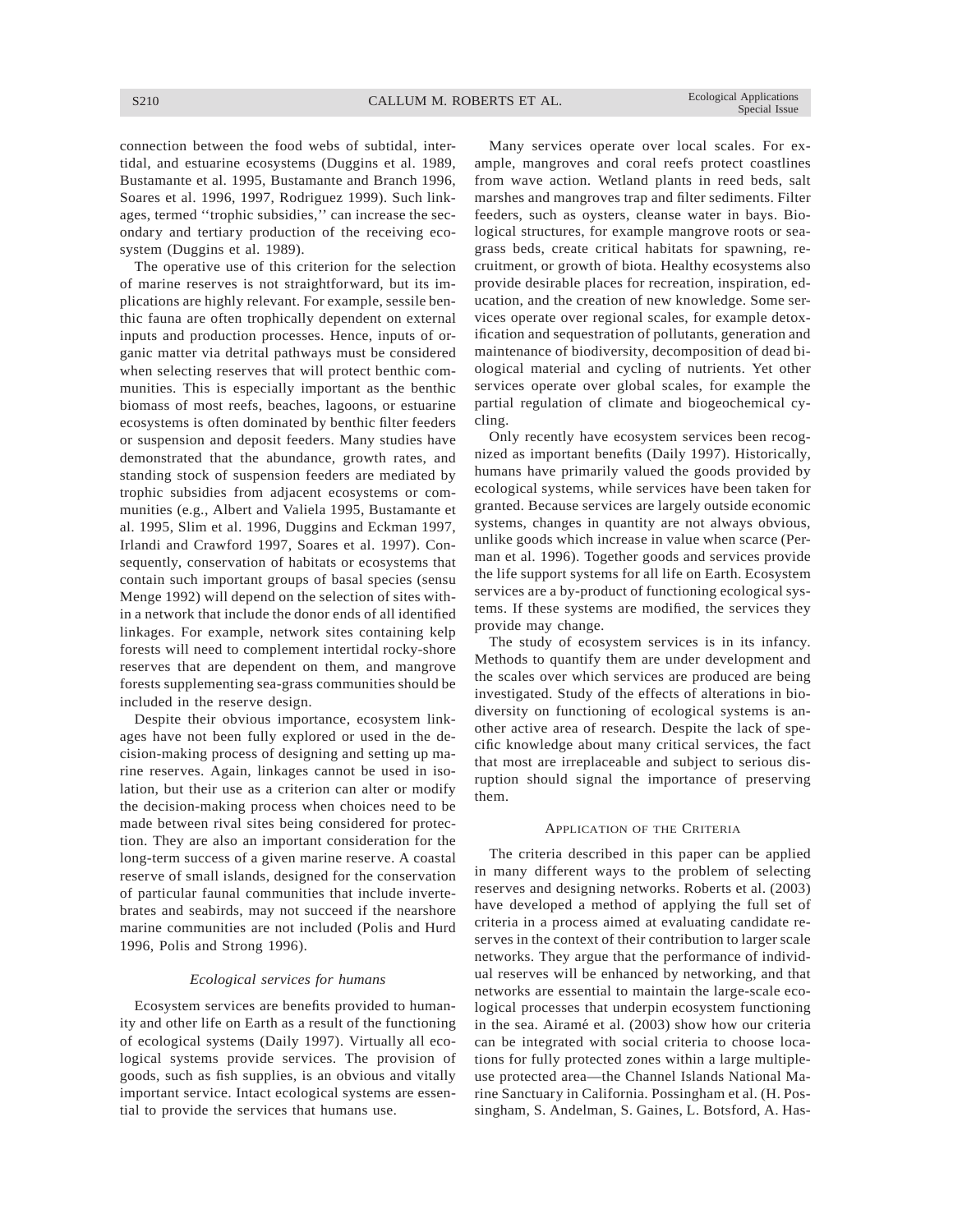tings, and J. Lubchenco, *unpublished manuscript*) take an alternate tack, developing the criteria into a series of rules of thumb to simplify reserve selection. While all these schemes place biological assessment ahead of socioeconomic concerns, they all recognize that socioeconomic considerations will dominate the final stages of site selection. However, use of the criteria can help facilitate decisions by revealing whether candidate sites possess biological attributes that will enable them to meet their objectives.

#### **ACKNOWLEDGMENTS**

This is contribution number 32 from the Working Group on the Science of Marine Reserves of the National Center for Ecological Analysis and Synthesis, a center funded by NSF (Grant No. DEB-94-21535), the University of California– Santa Barbara, the California Resources Agency, and the California Environmental Protection Agency. We are very grateful to Julie Hawkins for her help with preparing the manuscript, and to an anonymous reviewer for helpful comments.

#### LITERATURE CITED

- Agardy, T. S. 1997. Marine protected areas and ocean conservation. Academic Press, Dallas, Texas, USA.
- Airamé, S., J. E. Dugan, K. D. Lafferty, H. Leslie, D. A. McArdle, and R. R. Warner. 2003. Applying ecological criteria to marine reserve design: a case study from the California Channel Islands. Ecological Applications **13**: S170–S184.
- Albert, M., and I. Valiela. 1995. Organic aggregates in detrital food webs: incorporation by bat scallops *Argopecten irradians*. Marine Ecology Progress Series **121**:117–124.
- Alcala, A. C. 1988. Effects of marine reserves on coral fish abundances and yields of Philippine coral reefs. Ambio **17**: 194–199.
- Allison, G. W., S. D. Gaines, J. Lubchenco, and H. P. Possingham. 2003. Ensuring persistence of marine reserves: Catastrophes require adopting an insurance factor. Ecological Applications **13**:S8–S24.
- Allison, G. W., J. Lubchenco, and M. H. Carr. 1998. Marine reserves are necessary but not sufficient for marine conservation. Ecological Applications **8**:S79–S92.
- Alward, G. L. 1932. The sea fisheries of Great Britain and Ireland. Albert Gait, Grimsby, UK.
- Appeldoorn, R. S., C. W. Recksiek, R. L. Hill, F. E. Pagan, and G. D. Dennis. 1997. Marine protected areas and reef fish movements: the role of habitat in controlling ontogenetic migration. Pages 1917–1922 *in* H. Lessios and I. G. Macintyre, editors. Proceedings of the Eighth International Coral Reef Symposium. Volume 2. Smithsonian Tropical Research Institute, Balboa, Republic of Panama.
- Ballantine, W. J. 1997. Design principles for systems of 'notake' marine reserves. Page 4 *in* T. J. Pitcher, editor. The design and monitoring of marine reserves. Volume 9, Number 1. Fisheries Centre, University of British Columbia, Vancouver, British Columbia, Canada.
- Barry, J. P., C. H. Baxter, R. D. Saparin, and S. E. Gilman. 1995. Climate-related, long-term faunal changes in a California rocky intertidal community. Science **267**:672–675.
- Bohnsack, J. A. 1996. Maintenance and recovery of reef fishery productivity. Pages 283–313 *in* N. V. C. Polunin and C. M. Roberts, editors. Reef fisheries. Chapman and Hall, London, UK.
- Branch, G. M., R. Bally, B. A. Bennett, H. P. de Decker, G. A. W. Fromme, C. W. Heyle, and J. P. Willis. 1985. Synopsis of the impact of artificially opening the mouth of the Bot River Estuary: implications for management. Transactions of the Royal Society of South Africa **45**:465–483.
- Branch, G. M., S. Eekhout, and A. L. Bosman. 1990. Shortterm effects of the 1988 Orange River floods on the intertidal rocky-shore communities of the open coast. Transactions of the Royal Society of South Africa **47**:331–354.
- Bullock, L. H., M. D. Murphy, M. F. Godcharles, and M. E. Mitchell. 1992. Age, growth, and reproduction of Jewfish *Epinephelus itajara* in the Eastern Gulf of Mexico. Fishery Bulletin **90**:243–249.
- Bustamante, R. H., and G. M. Branch. 1996. The dependence of intertidal consumers on kelp-derived organic matter on the west coast of South Africa. Journal of Experimental Marine Biology and Ecology **196**:1–28.
- Bustamante, R. H., G. M. Branch, and S. Eekhout. 1995. Maintenance of an exceptional intertidal grazer biomass in South Africa: subsidy by subtidal kelps. Ecology **76**:2314– 2329.
- Bythell, J. C., E. H. Gladfelter, and M. Bythell. 1993. Chronic and catastrophic natural mortality of three common Caribbean reef corals. Coral Reefs **12**:143–152.
- Carr, M. H., and D. C. Reed. 1993. Conceptual issues relevant to marine harvest refuges: examples from temperate reef fishes. Canadian Journal of Fisheries and Aquatic Science **50**:2019–2028.
- Carter, J., and G. R. Sedberry. 1997. The design, function and use of marine fishery reserves as tools for the management and conservation of the Belize Barrier Reef. Pages 1911–1916 *in* H. Lessios and I. G. Macintyre, editors. Proceedings of the Eighth International Coral Reef Symposium. Volume 2. Smithsonian Tropical Research Institute, Balboa, Republic of Panama.
- Castilla, J. C. 1988. Earthquake caused coastal uplift and its effects on rocky intertidal kelp communities. Science **424**: 440–443.
- Castilla, J. C. 1999. Coastal marine communities: trends and perspectives from human exclusion experiments. Trends in Ecology and Evolution **14**:280–283.
- Castilla, J. C., P. Manriquez, J. Alvarado, A. Rosson, C. Pino, C. Espoz, R. Soto, D. Oliva, and O. Defeo. 1998. Artisanal ''Caletas'' as units of production and co-managers of benthic invertebrates in Chile. Canadian Special Publication in Fisheries and Aquatic Science **125**:407–413.
- Caswell, H. 1989. Matrix population models: construction, analysis and interpretation. Sinauer and Associates, Sunderland, Massachusetts, USA.
- Copenhagen, W. J. 1953. The periodic mortality of fish in the Walvis Bay region; a phenomenon within the Benguela Current. Investigational Report No. 14. Division of Sea Fisheries of South Africa, Cape Town, South Africa.
- Creed, J. C., and G. M. A. Filho. 1999. Disturbance and recovery of the macroflora of a seagrass (*Halodule wrightii* Ascherson) meadow in the Abrolhos Marine National Park, Brazil: an experimental evaluation of anchor damage. Journal of Experimental Marine Biology and Ecology **235**:285– 306.
- Crouse, D. T., L. B. Crowder, and H. Caswell. 1987. A stagebased population model for loggerhead sea turtles and implications for conservation. Ecology **68**:1412–1423.
- Daily, G. C. 1997. Nature's services, societal dependence on natural ecosystems. Island Press, Washington, D.C., USA.
- Day, J. C., and J. C. Roff. 2000. Planning for representative marine protected areas: a framework for Canada's oceans. World Wildlife Fund, Toronto, Ontario, Canada.
- Dayton, P. K., M. J. Tegner, P. B. Edwards, and K. L. Riser. 1998. Sliding baselines, ghosts and reduced expectations in kelp forest communities. Ecological Applications **8**:309– 322.
- Dugan, J. E., and G. E. Davis. 1993. Applications of marine refugia to coastal fisheries management. Canadian Journal of Fisheries and Aquatic Science **50**:2029–2042.
- Duggins, D. O. C., and J. E. Eckman. 1997. Is kelp detritus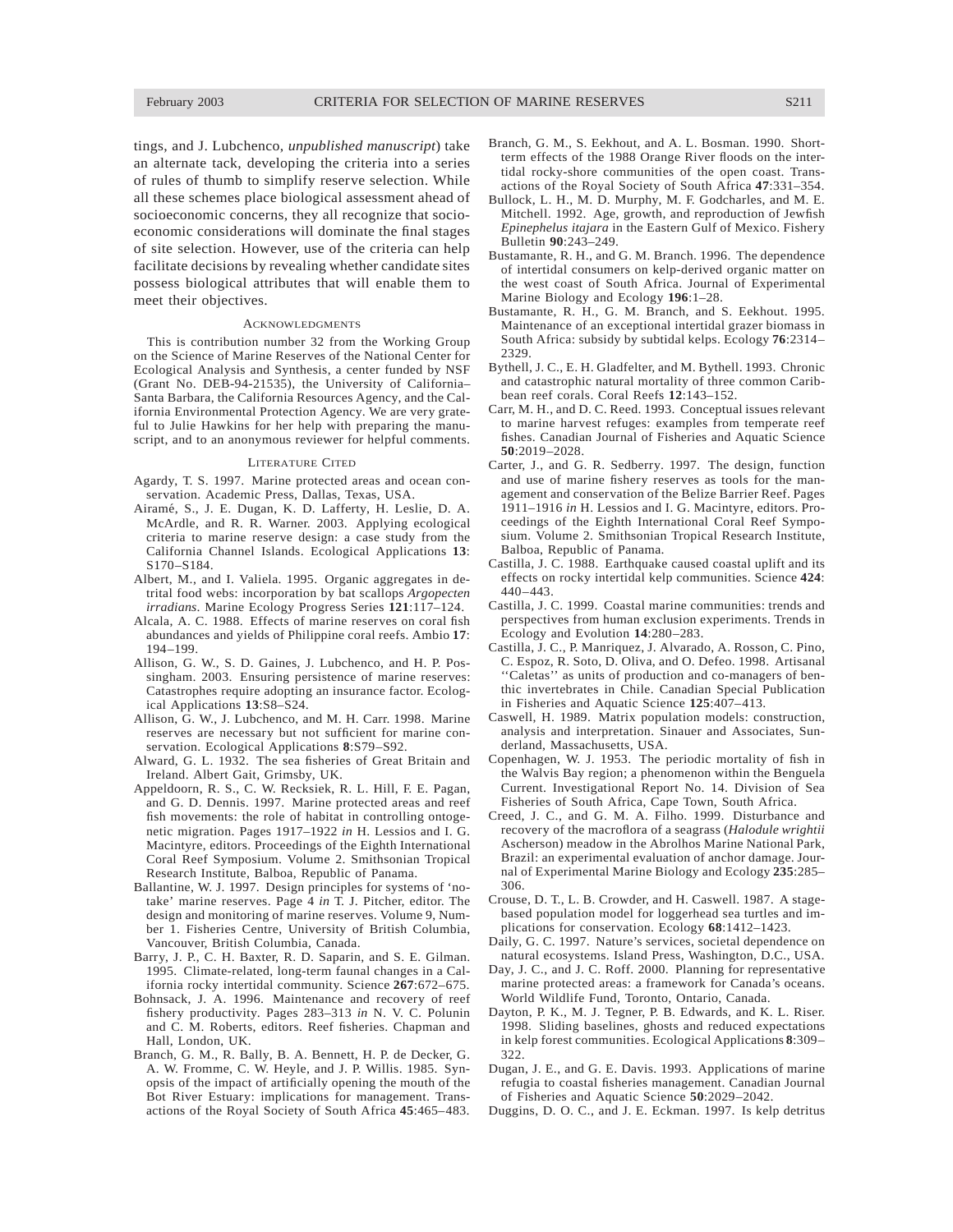good food for suspension feeders? Marine Biology **128**: 489–495.

- Duggins, D. O. C., C. A. Simenstad, and J. A. Estes. 1989. Magnification of secondary production by kelp detritus in coastal marine ecosystems. Science **245**:170–173.
- Dye, A. H., T. A. Lasiak, and S. Gabula. 1997. Recovery and recruitment of the brown mussel, *Perna perna* (L.) in Transkei: implications for management. South African Journal of Zoology **32**:118–123.
- Erdmann, M. V. 1999. An account of the first living coelacanth known to scientists from Indonesian waters. Environmental Biology of Fishes **54**:439–443.
- Folke, C., C. S. Holling, and C. Perrings. 1996. Biological diversity, ecosystems and the human scale. Ecological Applications **6**:1018–1024.
- Garman, G. C., and S. A. Macko. 1998. Contribution of marine-derived organic matter to an Atlantic coast, freshwater, tidal stream by anadromous clupeid fish. Journal of the North American Benthological Society **17**:277–285.

Gaston, K. J. 1994. Rarity. Chapman and Hall, London, UK.

- Gerber, L. R., L. W. Botsford, A. Hastings, H. P. Possingham, S. D. Gaines, S. R. Palumbi, and S. Andelman. 2003. Population models for marine reserve design: a retrospective and prospective synthesis. Ecological Applications **13**: S47–S64.
- Grantham, B. A., G. L. Eckert, and A. L. Shanks. 2003. Dispersal potential of marine invertebrates in diverse habitats. Ecological Applications **13**:S108–S116.
- Hallegraef, G. M. 1993. A review of harmful algal blooms and their apparent global increase. Phycologia **33**:79–99.
- Halpern, B. S. 2003. The impact of marine reserves: Do reserves work and does reserve size matter? Ecological Applications **13**:S117–S137.
- Hawkins, J. P., C. M. Roberts, and V. Clark. 2000. The threatened status of restricted-range coral reef fish species. Animal Conservation **3**:81–88.
- Hissmann, K., H. Fricke, and J. Schauer. 2000. Patterns of time and space utilisation in coelacanths (*Latimeria chalumnae*), determined by ultrasonic telemetry. Marine Biology **136**:943–952.
- Hockey, P. A. R., and G. M. Branch. 1994. Conserving marine biodiversity on the African coast: implications of a terrestrial perspective. Aquatic Conservation and Marine and Freshwater Ecosystems **4**:345–362.
- Hockey, P. A. R., and G. M. Branch. 1997. Criteria, objectives and methodology for evaluating marine protected areas in South Africa. South African Journal of Marine Science **18**: 369–383.
- Hockey, P. A. R., R. A. Navarro, B. Kalejta, and C. R. Velasquez. 1992. The riddle of the sands: why are shorebird densities so high in southern estuaries. American Naturalist **140**:961–979.
- Hopner, T., and B. Oelschläger. 1997. From the warning signal to the case of emergency history, course and explanation of the black tide vent of summer 1996. Aktuelle Probleme der Meeresumwelt **S7**:11–20.
- Horwood, J. W., J. H. Nichols, and S. Milligan. 1998. Evaluation of closed areas for fish stock conservation. Journal of Applied Ecology **35**:893–903.
- Hughes, G. R. 1989. Turtles. Pages 230–243 *in* A. I. L. Payne and R. J. M. Crawford, editors. Oceans of life off Southern Africa. Vlaeberg, Cape Town, South Africa.
- Hughes, T. P. 1994. Catastrophes, phase shifts, and largescale degradation of a Caribbean coral reef. Science **265**: 1547–1551.
- International Council for Bird Preservation. 1992. Putting biodiversity on the map: priority areas for global conservation. International Council for Bird Preservation, Cambridge, UK.
- Irlandi, E. A., and M. K. Crawford. 1997. Habitat linkages:

the effect of intertidal saltmarshes and adjacent subtidal habitats on abundance, and growth of an estuarine fish. Oecologia **110**:222–230.

- Johnannes, R. E. 1998. The case for data-less marine resource management: examples from tropical nearshore finfisheries. Trends in Ecology and Evolution **13**:243–246.
- Jones, G. P. 1997. Relationships between recruitment and postrecruitment processes in lagoonal populations of two coral reef fishes. Journal of Experimental Marine Biology and Ecology **213**:231–246.
- Kelleher, G., and R. Kenchington. 1992. Guidelines for establishing marine protected areas. A marine conservation and development report. World Conservation Union (IUCN), Gland, Switzerland.
- Kelleher, G., and C. Recchia. 1998. Editorial—lessons from marine protected areas around the world. Parks **8**(2):1–4.
- Kramer, D. L., and M. R. Chapman. 1999. Implications of fish home range size and relocation for marine reserve function. Environmental Biology of Fishes **55**:65–79.
- Lafferty, K. D., and A. M. Kuris. 1993. Mass mortality of abalone *Haliotis cracherodii* on the California Channel Islands: tests of epidemiological hypotheses. Marine Biology Progress Series **96**:239–248.
- Lauck, T., C. W. Clark, M. Mangel, and G. R. Munro. 1998. Implementing the precautionary principle in fisheries management through marine reserves. Ecological Applications **8**:S72–S78.
- Lesica, P., and F. W. Allendorf. 1995. When are peripheral populations valuable for conservation? Conservation Biology **9**:753–760.
- Love, M. S., J. E. Caselle, and W. Van Buskirk. 1998. A severe decline in the commercial passenger fishing vessel rockfish (*Sebastes* spp.) catch in the Southern California Bight, 1980–1996. California Cooperative Oceanic Fisheries Investigations Reports **39**:180–195.
- Man, A., R. Law, and N. V. C. Polunin. 1995. Role of marine reserves in recruitment to reef fisheries: a metapopulation model. Biological Conservation **71**:197–204.
- Mann, K. H. 1988. Production and use of detritus in various freshwater, estuarine, and coastal marine ecosystems. Limnology and Oceanography **33**:910–930.
- Mann, K. H., and J. R. N. Lazier. 1991. Dynamics of marine ecosystems. Blackwell Scientific, Oxford, UK.
- Matthews, S. G., and G. C. Pitcher. 1996. Worst recorded marine mortality on the South African coast. Pages 89–92 *in* T. Yasumoto, Y. Oshima, and Y. Fukuyo, editors. Harmful and toxic algal blooms. Intergovernmental Oceanographic Commission of UNESCO, Paris, France.
- McCoy, E. D., H. R. Mushinsky, D. Johnson, and W. E. Meshaka, Jr. 1996. Mangove damage caused by Hurricane Andrew on the southwestern coast of Florida. Bulletin of Marine Science **59**:1–8.
- Menge, B. A. 1992. Community regulation: under what conditions are bottom-up factors important on rocky shores? Ecology **73**:755–765.
- Miller, R. J., and A. G. Colodey. 1983. Widespread mass mortality of the green sea urchin in Nova Scotia, Canada. Marine Biology **73**:263–267.
- Morris, A. V., C. M. Roberts, and J. P. Hawkins. 2000. The threatened status of groupers (Epinephelinae). Biodiversity and Conservation **9**:919–942.
- Murray, M. R. 1998. The status of marine protected areas in Puget Sound. Puget Sound/Georgia Basin Environmental Report Series **8**:103–104.
- Nagelkerken, I., M. Dorenbosch, W. C. E. P. Verberk, E. C. de la Moriniere, and G. van der Velde. 2000. Importance of shallow-water biotopes of a Caribbean bay for juvenile coral reef fishes: patterns in biotope association, community structure and spatial distribution. Marine Ecology Progress Series **202**:175–192.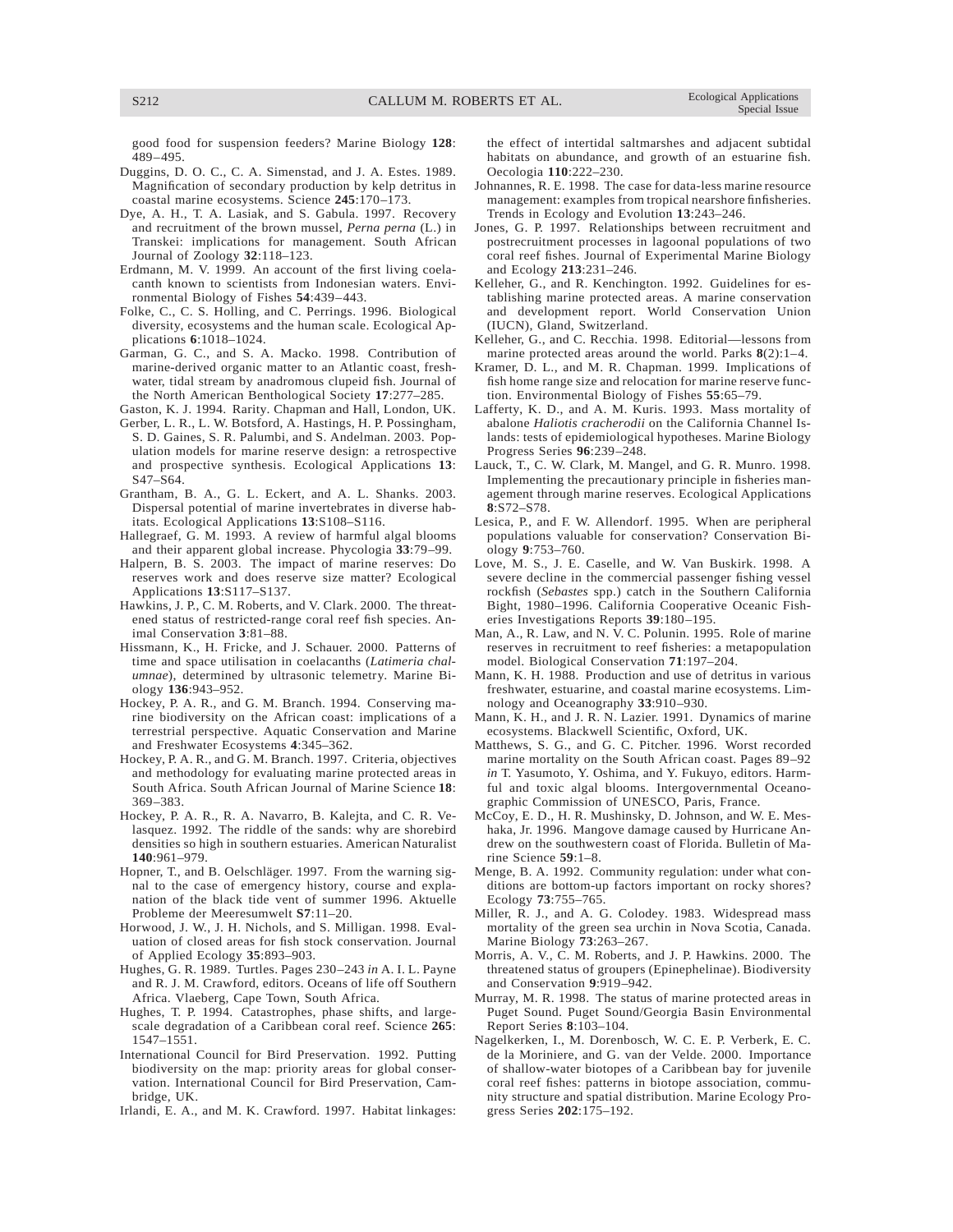- National Research Council. 2000. Marine protected areas: tools for sustaining ocean ecosystems. National Academy Press, Washington, D.C., USA.
- Naturvårdsverket. 1995. Aktionsplan för biologisk mångfald. (Action plan on biological diversity.) [In Swedish.] Rapport 4463. Naturvårdsverket (Swedish Environmental Protection Agency), Stockholm, Sweden.
- Newell, R. C. 1984. The biological role of detritus in the marine environment. Pages 317–344 *in* Flows of energy and materials in marine ecosystems, theory and practice. NATO Conference Series 2, Marine Science. Volume 13. Plenum, New York, New York, USA.
- Nilsson, P. 1998. Criteria for the selection of marine protected areas. Report 4834. Swedish Environmental Protection Agency, Stockholm, Sweden.
- Nordiska Ministerrådet. 1995. Marina reservat i Norden, Del I. (Marine protected areas in the Nordic countries, Part I.) [In Swedish.] TemaNord 553. Nordiska Ministerrådet (Nordic Council of Ministers), Copenhagen, Denmark.
- Ogden, J. C., and E. H. Gladfelter. 1983. Coral reefs, seagrass beds, and mangroves: their interaction in the coastal zones of the Caribbean. UNESCO Reports in Marine Science **23**: 1–133.
- Palumbi, S. R. 2003. Population genetics, demographic connectivity, and the design of marine reserves. Ecological Applications **13**:S146–S158.
- Pauly, D., and V. Christensen. 1995. Primary production required to sustain global fisheries. Nature **374**:255–257.
- Pauly, D., V. Christensen, J. Dalsgaard, R. Froese, and F. Torres. 1998. Fishing down marine food webs. Science **279**:860–863.
- Perman, R., Y. Ma, and J. McGilvray. 1996. Natural resource and environmental economics. Longman, London, UK.
- Pitcher, G. C. 1999. Harmful algal blooms of the Benguela current. Sea Fisheries Research Institute, Cape Town, South Africa.
- Polis, G. A., and S. D. Hurd. 1996. Linking marine and terrestrial food webs: allochthonous input from the ocean supports high secondary productivity on small islands and coastal land communities. American Naturalist **147**:396– 423.
- Polis, G. A., and D. R. Strong. 1996. Food web complexity and community dynamics. American Naturalist **147**:813– 846.
- Reusch, T. B. H., and S. L. Williams. 1999. Macrophyte canopy structure and the success of an invasive marine bivalve. Oikos **84**:398–416.
- Richards, D. V. 1994. Effects of disturbance on population dynamics of selected taxa in the rocky intertidal zone of Channel Islands National Park, California. Pages 45–58 *in* W. Halvorson and G. J. Maender, editors. The fourth California Islands symposium: update on the status of resources. Santa Barbara Museum of Natural History, Santa Barbara, California, USA.
- Roberts, C. M. 1995. Effects of fishing on the ecosystem structure of coral reefs. Conservation Biology **9**:988–995.
- Roberts, C. M. 1996. Settlement and beyond: population regulation and community structure. Pages 85–112 *in* N. V. C. Polunin and C. M. Roberts, editors. Reef fisheries. Chapman and Hall, London, UK.
- Roberts, C. M. 1997. Ecological advice for the global fisheries crisis. Trends in Ecology and Evolution **12**:35–38.
- Roberts, C. M. 1998. Sources, sinks, and the design of marine reserve networks. Fisheries **23**:16–19.
- Roberts, C. M. 2000. Selecting the locations of marine reserves: optimality vs. opportunism. Bulletin of Marine Science **66**:581–592.
- Roberts, C. M., et al. 2003. Application of ecological criteria in selecting marine reserves and developing reserve networks. Ecological Applications. **13**:S215–S228.

Roberts, C. M., and J. P. Hawkins. 1999. Extinction risk in the sea. Trends in Ecology and Evolution **14**:241–246.

- Roberts, C. M., and J. P. Hawkins. 2000. Fully-protected marine reserves: a guide. World Wildlife Fund, Washington, D.C. and University of York, York, UK.
- Roberts, C. M., D. J. McClean, J. E. N. Veron, J. P. Hawkins, G. R. Allen, D. E. McAllister, C. G. Mittermeier, F. W. Schueler, M. Spalding, F. Wells, C. Vynne, and T. B. Warner. 2002. Marine biodiversity hotspots and conservation priorities for tropical reefs. Science **295**:1280–1284.
- Rodriguez, S. 1999. Subsidios troficos en ambientes marinos: la importancia de las macroalgas pardas a la deriva como fuente exogena de recursos alimentarios para el erizo *Tetrapygus niger* (Echinodermata: Echinoidea) en el intermareal rocoso de la costa de Chile central. [In Spanish.] Dissertation. Pontifica Universidad Catolica de Chile, Santiago, Chile.
- Roemmich, D., and J. McGowan. 1995. Climatic warming and the decline of zooplankton in the California Current. Science **267**:1324–1326.
- Rogers, C. S. 1990. Responses of coral reefs and reef organisms to sedimentation. Marine Ecology Progress Series **62**:185–202.
- Ruckelshaus, M. H., and C. G. Hays. 1998. Conservation and management of species in the sea. Pages 110–156 *in* P. L. Fiedler and P. M. Karieva, editors. Conservation biology for the coming decade. Chapman and Hall, London, UK.
- Sadovy, Y. 1993. The Nassau grouper, endangered or just unlucky? Reef Encounter **13**:10–12.
- Sala, E., C. F. Boudouresque, and M. Harmelin-Vivien. 1998. Fishing, trophic cascades and the structure of algal assemblages: evaluation of an old but untested paradigm. Oikos **83**:425–439.
- Salm, R., and A. Price. 1995. Selection of marine protected areas. Pages 15–31 *in* S. Gubbay, editor. Marine protected areas: principles and techniques for management. Chapman and Hall, London, UK.
- Sauer, W. H. H., M. J. Smale, and M. R. Lipinski. 1992. The location of spawning grounds, spawning and schooling behaviour of the squid *Loligo vulgaris reynaudii* (Cephalopoda: Myopsida) off the eastern Cape Coast, South Africa. Marine Biology **114**:97–107.
- Shanks, A. L., B. A. Grantham, and M. H. Carr. 2001. Propagule dispersal distance and the size and spacing of marine reserves. Ecological Applications **13**:S159–S169.
- Slim, F. J., M. A. Cocheret De La Moriniere, and E. Van Der Velde. 1996. Tidal exchange of macrolitter between a mangroves forest and adjacent seagrass (Gazi Bay, Kenya). Netherlands Journal of Aquatic Biology **30**:119–128.
- Soares, A. G., A. McLachlan, and T. A. Schlater. 1996. Disturbance effects of stranded kelp on populations of the sandy beach bivalve *Donax serra* (Roding). Journal of Experimental Marine Biology and Ecology **205**:165–186.
- Soares, A. G., T. A. Schlater, and A. McLachlan. 1997. Carbon and nitrogen exchange between sandy beach clams (*Donax serra*) and kelp beds in the Benguela upwelling region. Marine Biology **127**:657–664.
- Suchanek, T. H., S. H. Williams, T. G. Ogden, D. K. Hubbard, and I. P. Hill. 1985. Utilization of shallow-water seagrass detritus by Caribbean deep-sea macrofauna:  $\delta^{13}$ C evidence. Deep Sea Research **32**:201–214.
- Swearer, S. E., J. Caselle, D. Lea, and R. R. Warner. 1999. Larval retention and recruitment in an island population of a coral-reef fish. Nature **402**:799–802.
- Tegner, M. J., L. V. Basch, and P. K. Dayton. 1996. Near extinction of an exploited marine invertebrate. Trends in Ecology and Evolution **11**:278–280.
- Vitousek, P. M., H. A. Mooney, J. Lubchenco, and J. M.